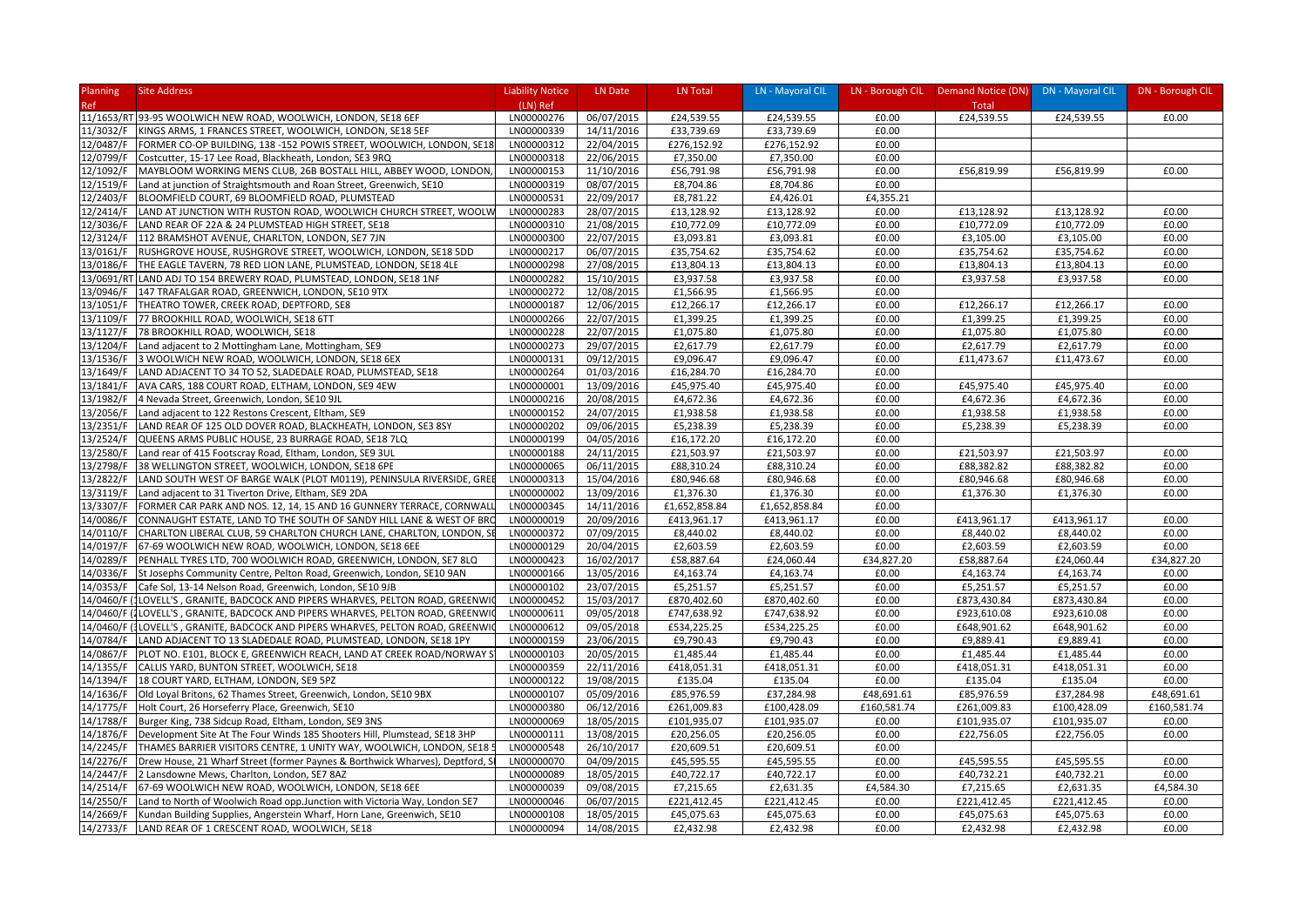| Planning   | <b>Site Address</b>                                                              | <b>Liability Notice</b> | LN Date    | LN Total      | LN - Mayoral CIL |               | LN - Borough CIL Demand Notice (DN) DN - Mayoral CIL |             | DN - Borough CIL |
|------------|----------------------------------------------------------------------------------|-------------------------|------------|---------------|------------------|---------------|------------------------------------------------------|-------------|------------------|
| <b>Ref</b> |                                                                                  | (LN) Ref                |            |               |                  |               | Total                                                |             |                  |
| 14/2778/F  | 76 Eltham Road, Lee, SE12                                                        | LN00000147              | 11/02/2016 | £18,755.61    | £18,755.61       | £0.00         | £18,755.61                                           | £18,755.61  | £0.00            |
| 14/3007/F  | Parcelforce Worldwide, 20 Bugsby's Way, Charlton, London, SE7 7SJ                | LN00000035              | 20/08/2015 | £446,312.47   | £446,312.47      | £0.00         | £446,312.47                                          | £446,312.47 | £0.00            |
| 14/3092/F  | 36-38 Artillery Place, Woolwich, London, SE18 4AB                                | LN00000047              | 08/07/2015 | £226,410.76   | £226,410.76      | £0.00         |                                                      |             |                  |
| 14/3295/F  | LAND AT JUNCTION WITH PETTMAN CRESCENT, NATHAN WAY, THAMESMEAD                   | LN00000118              | 01/05/2015 | £109,301.23   | £109,301.23      | £0.00         | £109,301.23                                          | £109,301.23 | £0.00            |
| 14/3416/F  | 8 Langton Way, Blackheath, London, SE3 7TL                                       | LN00000025              | 20/10/2015 | £17,474.99    | £6,419.89        | £11,055.10    |                                                      |             |                  |
| 14/3458/F  | DEVELOPMENT SITE AT, 82-86 NATHAN WAY, THAMESMEAD, SE28 0AQ                      | LN00000493              | 08/06/2017 | £214,755.14   | £214,755.14      | £0.00         |                                                      |             |                  |
| 14/3459/F  | Garages Adjacent to 16 John Penn Street, Lewisham, SE13                          | LN00000334              | 11/11/2016 | £16,733.39    | £6,147.44        | £10,585.95    | £19,497.81                                           | £7,163.02   | £12,334.79       |
| 14/3551/F  | The Gaelic Athletic Association Sports Ground and 134 Avery Hill Road, Eltham, S | LN00000369              | 28/11/2016 | £1,463,939.20 | £537,815.96      | £926,123.24   | £1,463,939.20                                        | £537,815.96 | £926,123.24      |
| 14/3552/F  | Bardhill Sports Club, 245 Footscray Road, Eltham, SE9 2EL                        | LN00000727              | 12/08/2019 | £12,658.01    | £12,658.01       | £0.00         | £12,658.01                                           | £12,658.01  | £0.00            |
| 14/3572/F  | LAND REAR OF 40-42 HERBERT ROAD, WOOLWICH, LONDON, SE18 3SH                      | LN00000066              | 03/03/2016 | £34,804.53    | £12,817.53       | £21,987.00    | £45,779.42                                           | £16,859.27  | £28,920.15       |
| 14/3643/F  | Former Guard House, (Building 12), No 1 Street, Woolwich, London, SE18 6GH       | LN00000021              | 13/07/2015 | £18,482.51    | £18,482.51       | £0.00         | £18,482.51                                           | £18,482.51  | £0.00            |
| 14/3696/F  | 114-116 OLD WOOLWICH ROAD, GREENWICH, LONDON, SE10 9PR                           | LN00000218              | 31/05/2016 | £9,672.66     | £4,498.99        | £5,173.67     |                                                      |             |                  |
| 14/3700/F  | 145 Westmount Road, Eltham, London, SE9 1XX                                      | LN00000061              | 11/12/2015 | £12,658.61    | £4,661.81        | £7,996.80     |                                                      |             |                  |
| 14/3711/F  | 65 LANGTON WAY, BLACKHEATH, LONDON, SE3 7JU                                      | LN00000117              | 21/01/2016 | £1,762.87     | £1,762.87        | £0.00         |                                                      |             |                  |
| 14/3763/F  | Woolwich Police Station, 29 Market Street, Woolwich, London, SE18 6QR            | LN00000495              | 08/06/2017 | £30,606.22    | £11,271.41       | £19,334.81    | £30,606.22                                           | £11,271.41  | £19,334.81       |
| 14/3795/F  | LAND BOUNDED BY DEPTFORD CREEK, COPPERAS STREET AND CREEK ROAD (CRE              | LN00000366              | 25/11/2016 | £2,002,550.85 | £757,712.13      | £1,244,838.72 | £2,002,550.85                                        | £757,712.13 | £1,244,838.72    |
| 15/0016/F  | ROYAL SOVEREIGN HOUSE, 40 BERESFORD STREET, WOOLWICH                             | LN00000529              | 29/08/2017 | £120,057.20   | £44,106.12       | £75,951.08    | £120,057.20                                          | £44,106.12  | £75,951.08       |
| 15/0418/F  | 9 Pound Place, Eltham, London, SE9                                               | LN00000121              | 28/07/2015 | £8,522.75     | £4,007.05        | £4,515.70     | £8,522.75                                            | £4,007.05   | £4,515.70        |
| 15/0451/F  | 2-12 Blackwall Lane, Greenwich, London, SE10 0AN                                 | LN00000240              | 03/06/2016 | £106,301.51   | £46,922.33       | £59,379.18    | £106,301.51                                          | £46,922.33  | £59,379.18       |
| 15/0633/F  | Unit 219, Seren Park Gardens, Restell Close, Blackheath, SE3 7RP                 | LN00000022              | 19/08/2015 | £4,346.58     | £1,585.08        | £2,761.50     | £4,346.58                                            | £1,585.08   | £2,761.50        |
| 15/0655/F  | Lord Clyde, 1 Brookhill Road, Woolwich, London, SE18 6UF                         | LN00000349              | 17/11/2016 | £40,211.41    | £17,138.87       | £23,072.54    | £40,211.41                                           | £17,138.87  | £23,072.54       |
| 15/0699/F  | Land adjacent to 11 Foxglove Path, Thamesmead, London, SE28 OLR                  | LN00000045              | 28/09/2016 | £6,787.80     | £3,427.80        | £3,360.00     | £6,787.80                                            | £3,427.80   | £3,360.00        |
| 15/0742/F  | 17 Delacourt Road, Blackheath, London, SE3 8XA                                   | LN00000050              | 13/06/2016 | £17,463.21    | £6,431.21        | £11,032.00    |                                                      |             |                  |
| 15/0783/F  | Farndale Court, 1-3 Master Gunner Place, Woolwich, SE18                          | LN00000939              | 15/12/2020 | £57,320.55    | £21,109.55       | £36,211.00    | £73,912.31                                           | £27,219.83  | £46,692.48       |
| 15/0898/F  | Bennett Lodge, 16A Bennett Park, Blackheath, London, SE3                         | LN00000515              | 13/07/2017 | £10,511.77    | £3,861.77        | £6,650.00     | £10,511.77                                           | £3,861.77   | £6,650.00        |
| 15/0919/F  | 54 Westcombe Hill, Blackheath, SE10 OLR                                          | LN00000579              | 06/03/2018 | £50,241.79    | £18,321.79       | £31,920.00    |                                                      |             |                  |
| 15/0948/F  | Charlton Athletic Training Ground, Sparrows Lane, Eltham, SE9                    | LN00000321              | 04/11/2016 | £13,333.27    | £13,333.27       | £0.00         |                                                      |             |                  |
| 15/0949/F  | Charlton Athletic Training Ground, Sparrows Lane, Eltham, London, SE9 2JR        | LN00000058              | 12/04/2016 | £247,536.32   | £247,536.32      | £0.00         | £173,768.16                                          | £173,768.16 | £0.00            |
| 15/0973/F  | LAND AT ENDERBY WHARF, CHRISTCHURCH WAY, GREENWICH, SE10 0AG                     | LN00000910              | 15/10/2020 | £2,392,779.46 | £933,689.06      | £1,459,090.40 | £2,392,779.46                                        | £933,689.06 | £1,459,090.40    |
| 15/1083/F  | 277 Woolwich Road, Charlton, London, SE7 7RB                                     | LN00000037              | 03/09/2015 | £16,350.62    | £5,962.62        | £10,388.00    |                                                      |             |                  |
| 15/1099/F  | 92-94 Shooters Hill Road, Blackheath, SE3                                        | LN00000429              | 17/02/2017 | £16,720.58    | £6,097.53        | £10,623.05    |                                                      |             |                  |
| 15/1229/F  | Osborn House, Osborn Terrace, Blackheath, London, SE3 9DR                        | LN00000363              | 23/11/2016 | £10,923.18    | £4,012.91        | £6,910.27     | £10,923.18                                           | £4,012.91   | £6,910.27        |
| 15/1230/F  | Osborn House, Osborn Terrace, Blackheath, London, SE3 9DR                        | LN00000075              | 08/03/2016 | £35,048.31    | £12,907.31       | £22,141.00    | £35,048.31                                           | £12,907.31  | £22,141.00       |
| 15/1261/F  | 228-232 Trafalgar Road, Greenwich, London, SE10 9ER                              | LN00000012              | 13/06/2016 | £91,863.61    | £40,319.53       | £51,544.08    | £91,863.61                                           | £40,319.53  | £51,544.08       |
| 15/1278/F  | 42 Avery Hill Road, Eltham, London, SE9 2BJ                                      | LN00000466              | 03/04/2017 | £5,916.26     | £3,329.25        | £2,587.01     | £5,916.26                                            | £3,329.25   | £2,587.01        |
| 15/1282/F  | Sutcliffe Park, Eltham Road, Eltham, London, SE9                                 | LN00000033              | 20/10/2015 | £198,373.09   | £198,373.09      | £0.00         | £198,373.09                                          | £198,373.09 | £0.00            |
| 15/1469/F  | Mount Zion Christian Ministries, Former Woolwich Timber Yard, White Hart Road    | LN00000092              | 18/04/2016 | £41,419.29    | £41,419.29       | £0.00         |                                                      |             |                  |
| 15/1483/F  | 1 Charlton Road, Blackheath, London, SE3 7EY                                     | LN00000053              | 29/01/2016 | £1,385.09     | £510.09          | £875.00       |                                                      |             |                  |
| 15/1502/F  | The Thames PH., 95 Thames Street, Greenwich, London, SE10 9BY                    | LN00000041              | 14/03/2016 | £24,247.69    | £13,817.69       | £10,430.00    |                                                      |             |                  |
| 15/1696/F  | 22 Victoria Parade, Greenwich, SE10                                              | LN00000056              | 10/12/2015 | £24,076.23    | £24,076.23       | £0.00         |                                                      |             |                  |
| 15/1717/F  | Land Adjacent to Tuskar Hall, Tuskar Street, Greenwich, London, SE10 9UR         | LN00000042              | 25/08/2015 | £8,814.35     | £3,214.35        | £5,600.00     | £8,814.35                                            | £3,214.35   | £5,600.00        |
| 15/1858/F  | 65 Greenwich South Street, Greenwich, London, SE10 8PW                           | LN00000044              | 08/09/2015 | £2,477.27     | £1,338.37        | £1,138.90     | £2,477.27                                            | £1,338.37   | £1,138.90        |
| 15/1938/F  | David Lloyd, Weigall Road, Kidbrooke, London, SE12 8HG                           | LN00000026              | 12/10/2015 | £4,065.02     | £4,065.02        | £0.00         | £4,065.02                                            | £4,065.02   | £0.00            |
| 15/2009/F  | The Lord Hood, 300 Creek Road, London, SE10 9SW                                  | LN00000554              | 30/11/2017 | £71,568.71    | £29,123.14       | £42,445.57    | £71,568.71                                           | £29,123.14  | £42,445.57       |
|            | 15/2104/M4PLOT M0121, LAND ADJACENT TO CHANDLERS AVENUE, GREENWICH PENINSULA     | LN00000557              | 20/12/2017 | £2,635,916.43 | £973,807.51      | £1,662,108.92 |                                                      |             |                  |
| 15/2113/F  | Hilton's Wharf, 30 Norman Road, Greenwich, SE10 9QX                              | LN00000405              | 20/12/2016 | £37,329.94    | £13,714.12       | £23,615.82    | £37,329.94                                           | £13,714.12  | £23,615.82       |
| 15/2123/F  | Land at North East corner of Starbuck Close r/o 188 Footscray Road, Eltham, SE9  | LN00000003              | 21/03/2016 | £13,941.76    | £5,134.36        | £8,807.40     | £13,941.76                                           | £5,134.36   | £8,807.40        |
| 15/2126/MA | Land West of the O2 (Plot N0301), Greenwich Peninsula, SE10                      | LN00000543              | 26/10/2017 | £117,976.63   | £43,341.77       | £74,634.86    | £130,773.86                                          | £48,043.16  | £82,730.70       |
| 15/2152/F  | Poundland, 168-176 Eltham High Street, Eltham, SE9 1BJ                           | LN00000024              | 13/11/2015 | £38,251.86    | £38,251.86       | £0.00         | £38,251.86                                           | £38,251.86  | £0.00            |
| 15/2187/F  | 6 Frances Street, Woolwich, London, SE18 5EF                                     | LN00000355              | 15/12/2015 | £41,423.68    | £20,362.78       | £21,060.90    |                                                      |             |                  |
| 15/2262/F  | 33-49 Deptford Bridge, Deptford, London, SE8 4HH                                 | LN00000883              | 24/07/2020 | £32,867.17    | £7,095.01        | £25,772.16    |                                                      |             |                  |
| 15/2272/F  | Antigallican, 428 Woolwich Road, Charlton, London, SE7 8SU                       | LN00000603              | 23/03/2018 | £6,674.42     | £6,674.42        | £0.00         |                                                      |             |                  |
| 15/2311/F  | 395 To 497, Block at, Frances Street, Woolwich, London, SE18 5JU                 | LN00000076              | 10/06/2016 | £16,898.09    | £6,223.09        | £10,675.00    |                                                      |             |                  |
|            | 15/2383/F   Toulouse Plant Hire, 55-71 Norman Road, Greenwich, London, SE10 9QF  | LN00000034              | 11/11/2015 | £12,764.17    | £12,764.17       | £0.00         |                                                      |             |                  |
|            |                                                                                  |                         |            |               |                  |               |                                                      |             |                  |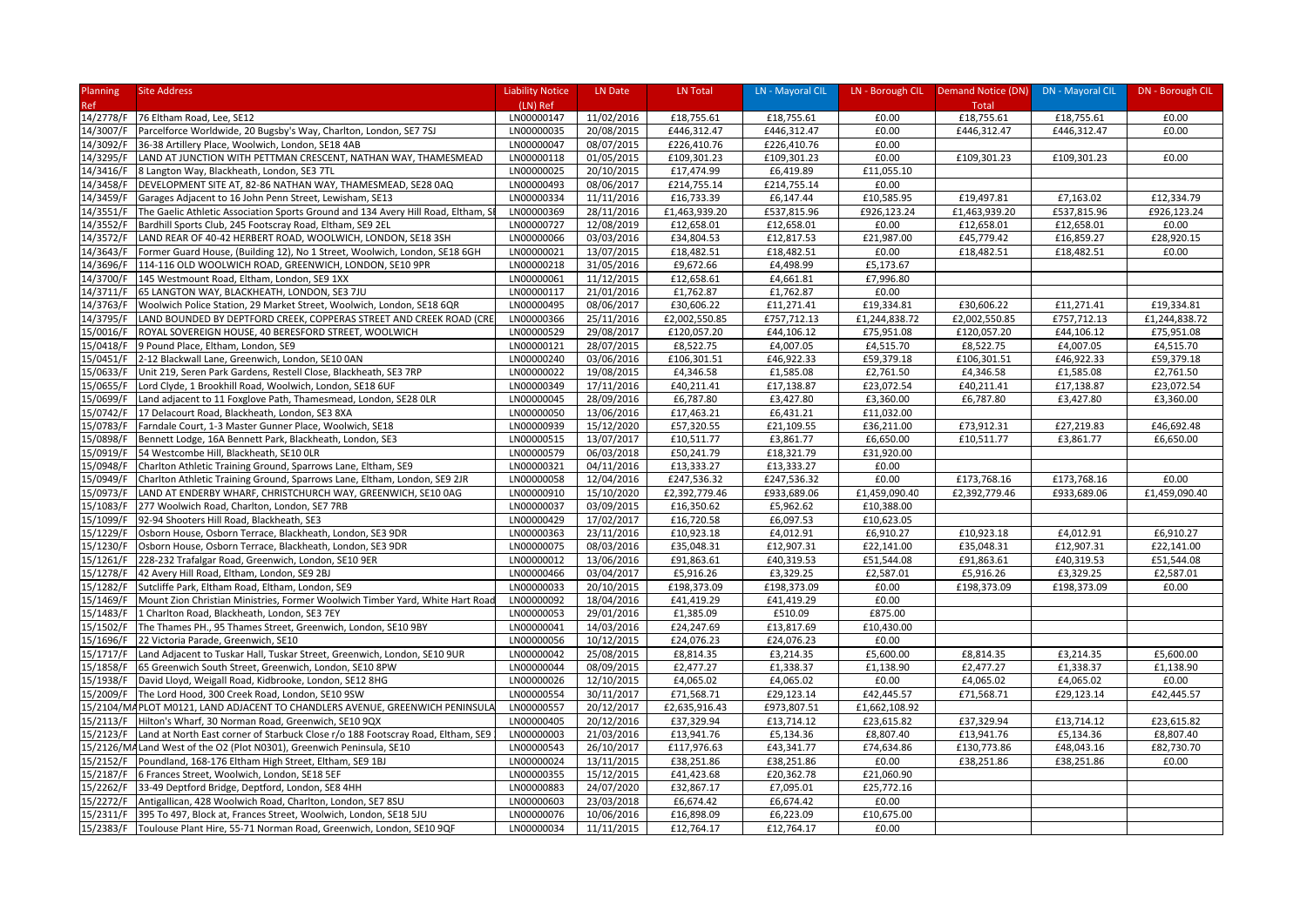| Planning   | <b>Site Address</b>                                                                               | <b>Liability Notice</b> | LN Date    | LN Total      | LN - Mayoral CIL |               | LN - Borough CIL   Demand Notice (DN) | DN - Mayoral CIL | DN - Borough CIL |
|------------|---------------------------------------------------------------------------------------------------|-------------------------|------------|---------------|------------------|---------------|---------------------------------------|------------------|------------------|
| Ref        |                                                                                                   | (LN) Ref                |            |               |                  |               | Total                                 |                  |                  |
| 15/2481/F  | 11 EGLINTON HILL, PLUMSTEAD, LONDON, SE18 3PG                                                     | LN00000062              | 12/05/2016 | £9,418.61     | £3,468.61        | £5,950.00     | £9,418.61                             | £3,468.61        | £5,950.00        |
| 15/2512/F  | Land rear of 314 & 316 Bexley Road, Eltham, London, SE9 2PN                                       | LN00000885              | 28/07/2020 | £23,079.95    | £8,499.70        | £14,580.25    | £23,587.55                            | £8,686.63        | £14,900.92       |
| 15/2543/F  | MISSION HOUSE, 71A LASSELL STREET, GREENWICH, LONDON, SE10 9PJ                                    | LN00000004              | 24/02/2016 | £9,958.52     | £3,658.52        | £6,300.00     | £9,958.52                             | £3,658.52        | £6,300.00        |
| 15/2779/F  | 201 Woolwich Road, Greenwich, London, SE10 ORJ                                                    | LN00000090              | 01/02/2016 | £5,662.25     | £2,085.25        | £3,577.00     | £5,662.25                             | £2,085.25        | £3,577.00        |
|            | 15/2862/MAPHASE 5, (BLOCKS C, D AND J) KIDBROOKE MASTERPLAN, KIDBROOKE PARK ROA                   | LN00000356              | 01/03/2016 | £158,979.64   | £113,832.87      | £45,146.77    | £158,979.64                           | £113,832.87      | £45,146.77       |
|            | 15/2862/MAPHASE 5, (BLOCKS C, D AND J) KIDBROOKE MASTERPLAN, KIDBROOKE PARK ROA                   | LN00000550              | 07/11/2017 | £25,758.54    | £25,758.54       | £0.00         | £25,758.54                            | £25,758.54       | £0.00            |
| 15/2889/F  | 28 Hervey Road, Kidbrooke, SE3 8BS                                                                | LN00000160              | 29/01/2016 | £22,937.09    | £8,447.09        | £14,490.00    | £22,937.09                            | £8,447.09        | £14,490.00       |
| 15/2910/F  | 48-60 Footscray Road, Eltham, London, SE9 2SU                                                     | LN00000455              | 21/03/2017 | £154,168.66   | £56,637.85       | £97,530.81    | £154,168.66                           | £56,637.85       | £97,530.81       |
| 15/2971/F  | 42 Glenlea Road, Eltham, London, SE9 1DZ                                                          | LN00000007              | 01/02/2016 | £16,510.27    | £6,080.27        | £10,430.00    | £16,510.27                            | £6,080.27        | £10,430.00       |
| 15/3078/F  | 9 Eglinton Hill, Plumstead, London, SE18 3PG                                                      | LN00000172              | 13/10/2016 | £11,093.51    | £4,085.43        | £7,008.08     |                                       |                  |                  |
| 15/3082/F  | 2A Kirkham Street, Plumstead, SE18 2JT                                                            | LN00000591              | 19/03/2018 | £40,883.61    | £20,606.61       | £20,277.00    |                                       |                  |                  |
| 15/3102/F  | Charlton Liberal Club, 59 Charlton Church Lane, Charlton, London, SE7 7AB                         | LN00000456              | 13/12/2016 | £16,857.35    | £6,357.35        | £10,500.00    | £16,857.35                            | £6,357.35        | £10,500.00       |
| 15/3103/F  | 100 SOUTHWOOD ROAD, ELTHAM, SE9                                                                   | LN00000197              | 17/10/2016 | £9,263.48     | £3,411.48        | £5,852.00     | £9,263.48                             | £3,411.48        | £5,852.00        |
| 15/3138/F  | 121 Charlton Church Lane, Charlton, SE7 7AA                                                       | LN00000171              | 13/10/2016 | £8,169.21     | £3,008.49        | £5,160.72     | £8,169.21                             | £3,008.49        | £5,160.72        |
| 15/3214/F  | 1 Anglesea Mews, Woolwich, SE18 6EF                                                               | LN00000913              | 20/10/2020 | £35,032.12    | £12,901.35       | £22,130.77    | £37,034.34                            | £13,638.71       | £23,395.63       |
| 15/3234/F  | 4 SIDCUP ROAD, ELTHAM, LONDON, SE12 8BW                                                           | LN00000409              | 23/12/2016 | £26,628.69    | £9,782.74        | £16,845.95    |                                       |                  |                  |
| 15/3295/F  | Ogilby Housing Society Site, Wellington Street, Woolwich, London, SE18 6PS                        | LN00000519              | 01/08/2017 | £661,743.92   | £243,108.76      | £418,635.16   | £661,743.92                           | £243,108.76      | £418,635.16      |
| 15/3298/F  | BO's Massage, 172 Trafalgar Road, Greenwich, London, SE10 9TZ                                     | LN00000098              | 29/01/2016 | £1,717.51     | £632.51          | £1,085.00     |                                       |                  |                  |
| 15/3538/F  | LAND REAR OF 438 WELL HALL ROAD, ELTHAM, LONDON, SE9 6UB                                          | LN00000459              | 23/03/2017 | £31,600.76    | £11,609.36       | £19,991.40    |                                       |                  |                  |
| 15/3552/F  | LAND ADJACENT TO AND TO THE SOUTH WEST OF THE 02 (KNOWN AS PLOT N02                               | LN00000633              | 11/09/2018 | £3,864,594.94 | £1,495,124.67    | £2,369,470.27 |                                       |                  |                  |
| 15/3609/F  | 77a & 79 BLACKHEATH ROAD, GREENWICH, LONDON, SE10 8PD                                             | LN00000392              | 13/12/2016 | £10,304.14    | £3,785.49        | £6,518.65     | £10,304.14                            | £3,785.49        | £6,518.65        |
| 15/3633/F  | 25-27 Herbert Road, Woolwich, SE18 3TB                                                            | LN00000570              | 21/02/2018 | £50,768.32    | £24,105.13       | £26,663.19    |                                       |                  |                  |
| 15/3660/F  | 97-101 Powis Street, Woolwich, London, SE18 6JB                                                   | LN00000487              | 25/05/2017 | £16,053.82    | £5,912.17        | £10,141.65    |                                       |                  |                  |
| 15/3680/F  | 72 Blackheath Road, Greenwich, London, SE10 8DA                                                   | LN00000948              | 25/01/2021 | £26,279.90    | £9,654.60        | £16,625.30    | £26,747.90                            | £9,826.53        | £16,921.37       |
| 15/3710/F  | San Miguel, 18 Greenwich Church Street, Greenwich, London, SE10 9BJ                               | LN00000175              | 13/10/2016 | £7,683.72     | £2,829.70        | £4,854.02     |                                       |                  |                  |
| 15/3725/F  | Central Parade Building, Block D, Royal Military Academy, Woolwich, London, SE                    | LN00000427              | 16/02/2017 | £214,557.19   | £78,823.14       | £135,734.05   | £224,149.79                           | £82,347.23       | £141,802.56      |
| 15/3905/F  | Car Dealership, 43-53 Eltham High Street, Eltham, London, SE9 1DH                                 | LN00000772              | 01/11/2019 | £37,780.84    | £37,780.84       | £0.00         |                                       |                  |                  |
| 15/3970/F  | 67 Plumstead High Street, Plumstead, London, SE18 1SB                                             | LN00000786              | 28/11/2019 | £52,698.04    | £26,561.45       | £26,136.59    |                                       |                  |                  |
| 15/3999/F  | 105 Plumstead High Street, Plumstead, London, SE18 1SB                                            | LN00000410              | 30/12/2016 | £9,398.82     | £4,980.69        | £4,418.13     | £9,398.82                             | £4,980.69        | £4,418.13        |
| 16/0029/F  | Garages Rear of 34 Foyle Road, Blackheath, London, SE3                                            | LN00000374              | 30/11/2016 | £89,727.08    | £32,963.57       | £56,763.51    | £89,727.08                            | £32,963.57       | £56,763.51       |
| 16/0076/F  | ASIAN COMMUNITY CENTRE, WHITE HART ROAD, PLUMSTEAD, LONDON, SE18 1                                | LN00000263              | 20/10/2016 | £13,024.90    | £13,024.90       | £0.00         |                                       |                  |                  |
| 16/0083/PI | MARITIME HOUSE, 6 GREENS END, WOOLWICH, SE18                                                      | LN00000221              | 13/06/2016 | £113,555.19   | £41,819.19       | £71,736.00    | £116,743.77                           | £42,993.45       | £73,750.32       |
| 16/0132/F  | Valley House, 445 Woolwich Road, Charlton, SE7                                                    | LN00000437              | 03/03/2017 | £11,696.75    | £11,696.75       | £0.00         | £11,696.75                            | £11,696.75       | £0.00            |
| 16/0172/F  | 24-26 Hervey Road, Kidbrooke, SE3                                                                 | LN00000496              | 08/06/2017 | £46,796.92    | £17,192.06       | £29,604.86    |                                       |                  |                  |
| 16/0221/F  | 334 CREEK ROAD, GREENWICH, LONDON, SE10 9SW                                                       | LN00000807              | 18/02/2020 | £7,916.37     | £2,908.28        | £5,008.09     |                                       |                  |                  |
| 16/0321/F  | Land adjacent to 74 Bellot Street, Greenwich, London, SE10 0AH                                    | LN00000137              | 03/06/2016 | £13,717.37    | £5,051.72        | £8,665.65     | £13,717.37                            | £5,051.72        | £8,665.65        |
| 16/0370/F  | 123 Glenesk Road, Eltham, London, SE9 1QT                                                         | LN00000251              | 19/10/2016 | £27,038.53    | £9,933.30        | £17,105.23    |                                       |                  |                  |
| 16/0371/F  | BLACKHEATH AUTOS, DIAMOND TERRACE, GREENWICH, LONDON, SE10 8QL                                    | LN00000468              | 11/04/2017 | £7,282.37     | £2,675.37        | £4,607.00     |                                       |                  |                  |
| 16/0382/F  | Blackheath Rugby Club, Kidbrooke Lane, Eltham, SE9                                                | LN00000262              | 20/10/2016 | £6,873.18     | £6,873.18        | £0.00         | £7,351.76                             | £7,351.76        | £0.00            |
| 16/0430/F  | Land Adjacent to, 3 Red Lion Lane, Plumstead, London, SE18 4JX                                    | LN00000348              | 16/11/2016 | £8,894.84     | £3,275.72        | £5,619.12     | £8,894.84                             | £3,275.72        | £5,619.12        |
| 16/0439/F  | Mr Chung Chinese Restaurant, 166 Trafalgar Road, Greenwich, London, SE10 9TZ                      | LN00000267              | 20/10/2016 | £3,253.72     | £1,195.34        | £2,058.38     |                                       |                  |                  |
| 16/0512/F  | 24 PLUMSTEAD HIGH STREET, PLUMSTEAD, SE18                                                         | LN00000323              | 04/11/2016 | £13,619.49    | £6,864.65        | £6,754.84     | £13,619.49                            | £6,864.65        | £6,754.84        |
| 16/0517/F  | Capital Roofing Company Ltd, 191a Westcombe Hill, Blackheath, London, SE3 7HI                     | LN00000624              | 02/07/2018 | £5,231.64     | £5,231.64        | £0.00         |                                       |                  |                  |
| 16/0544/F  | Footscray Rugby Club, Footscray Road, Eltham, SE9                                                 | LN00000333              | 11/11/2016 | £6,488.97     | £6,488.97        | £0.00         |                                       |                  |                  |
| 16/0582/F  | 77-79 BLACKHEATH ROAD, GREENWICH, LONDON, SE10 8PD                                                | LN00000308              | 27/10/2016 | £4,880.57     | £1,793.00        | £3,087.57     | £4,880.57                             | £1,793.00        | £3,087.57        |
| 16/0636/F  | Land between 42 & 48 Burney Street, Greenwich, SE10                                               | LN00000400              | 14/12/2016 | £5,788.84     | £2,126.68        | £3,662.16     |                                       |                  |                  |
| 16/0650/F  | LAND ADJACENT TO 78 GRANGEHILL ROAD, ELTHAM, LONDON, SE9 1SE                                      | LN00000245              | 19/10/2016 | £11,504.21    | £4,226.37        | £7,277.84     |                                       |                  |                  |
| 16/0762/F  | The Albion, 48 Woolwich Church Street, Woolwich, London, SE18 5NN                                 | LN00000835              | 11/05/2020 | £510,326.76   | £190,460.27      | £319,866.49   |                                       |                  |                  |
| 16/0919/F  | KC Electrical, 251 Eltham High Street, Eltham, London, SE9 1TY                                    | LN00000049              | 07/09/2016 | £1,983.05     | £730.30          | £1,252.75     | £1,983.05                             | £730.30          | £1,252.75        |
| 16/0942/F  | Site Adjoining Adelphi Building, Land Rear of 13-16 Tudor Court, SE9 6SX                          | LN00000015              | 19/09/2016 | £7,868.72     | £7,868.72        | £0.00         | £7,868.72                             | £7,868.72        | £0.00            |
| 16/1039/F  | 29 Bramshot Avenue, Charlton, London, SE7 7HY                                                     | LN00000261              | 20/10/2016 | £355.58       | £130.63          | £224.95       |                                       |                  |                  |
|            |                                                                                                   | LN00000068              | 04/10/2016 | £214,895.00   | £79,139.80       | £135,755.20   | £214,895.00                           | £79,139.80       | £135,755.20      |
| 16/1079/F  | Land at Weigall Road, Phase 2, Kidbrooke Village, Kidbrooke, SE3                                  | LN00000695              | 12/04/2019 |               |                  | £58,907.84    | £105,141.23                           | £42,929.87       | £62,211.36       |
|            | 16/1204/MA Part of Phase 1 and all of Phase 2 (namely blocks 3, 4, 5, 6A, 9, 10, 11), Lovell's, G |                         |            | £99,558.06    | £40,650.22       |               |                                       |                  |                  |
| 16/1256/F  | Former Crown P.H, 11 Court Yard, Eltham, SE9                                                      | LN00000508              | 28/06/2017 | £32,425.30    | £16,702.06       | £15,723.24    |                                       |                  |                  |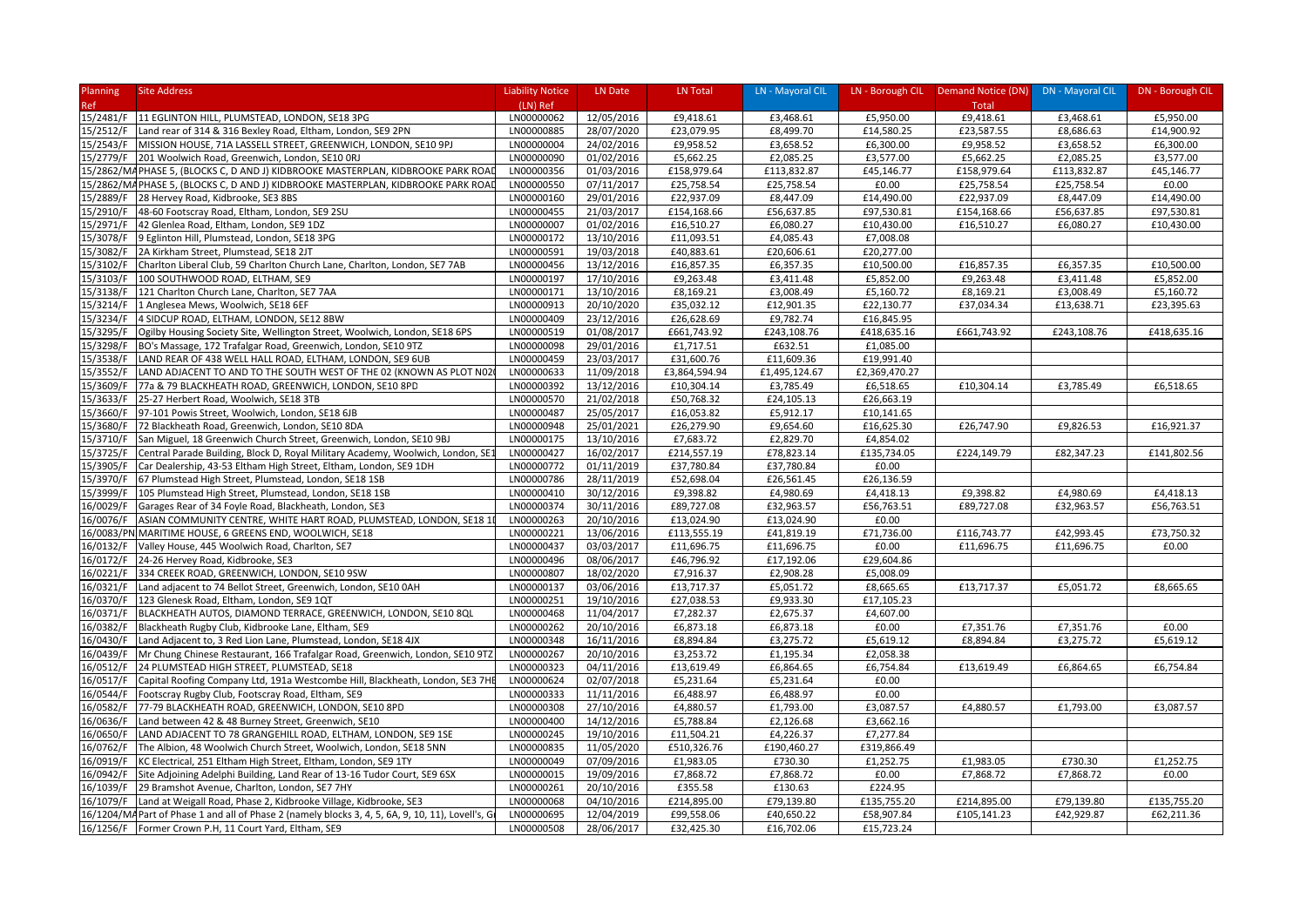| Planning   | <b>Site Address</b>                                                                                                         | <b>Liability Notice</b> | LN Date    | LN Total                 | LN - Mayoral CIL         | LN - Borough CIL | Demand Notice (DN) DN - Mayoral CIL |             | DN - Borough CIL |
|------------|-----------------------------------------------------------------------------------------------------------------------------|-------------------------|------------|--------------------------|--------------------------|------------------|-------------------------------------|-------------|------------------|
| <b>Ref</b> |                                                                                                                             | (LN) Ref                |            |                          |                          |                  | Total                               |             |                  |
| 16/1266/F  | 25-31 The Village, Charlton, London, SE7.                                                                                   | LN00000480              | 28/04/2017 | £40,784.82               | £20,203.47               | £20,581.35       | £40,784.82                          | £20,203.47  | £20,581.35       |
| 16/1425/F  | 136 Well Hall Road, Eltham, SE9 6SN                                                                                         | LN00000565              | 13/02/2018 | £21,158.12               | £7,772.98                | £13,385.14       |                                     |             |                  |
| 16/1431/F  | 112 Trafalgar Road, Greenwich, SE10 9UW                                                                                     | LN00000326              | 07/11/2016 | £20,568.12               | £7,556.23                | £13,011.89       |                                     |             |                  |
| 16/1434/F  | 74 GUILD ROAD, CHARLTON, LONDON, SE7 8HW                                                                                    | LN00000871              | 30/06/2020 | £22,576.49               | £8,294.06                | £14,282.43       |                                     |             |                  |
| 16/1447/F  | Land North of Woolwich Road opposite 71-101 Barney Close, Charlton, SE7                                                     | LN00000771              | 01/11/2019 | £77,244.22               | £77,244.22               | £0.00            | £77,244.22                          | £77,244.22  | £0.00            |
| 16/1500/F  | 120 Blackwall Lane, Greenwich, London, SE10 OSP                                                                             | LN00000988              | 08/07/2021 | £24,776.25               | £9,102.20                | £15,674.05       | £35,221.51                          | £12,939.54  | £22,281.97       |
| 16/1527/F  | Land to the North of SeeWoo, 20 Horn Lane, Greenwich, SE10 ORT                                                              | LN00000404              | 20/12/2016 | £140,743.79              | £140,743.79              | £0.00            | £140,743.79                         | £140,743.79 | £0.00            |
| 16/1529/F  | 9 EGLINTON HILL, PLUMSTEAD                                                                                                  | LN00000594              | 19/03/2018 | £19,696.25               | £7,235.93                | £12,460.32       |                                     |             |                  |
| 16/1624/F  | 186 Powis Street, Woolwich, London, SE18 6NL                                                                                | LN00000670              | 23/01/2019 | £125,046.05              | £125,046.05              | £0.00            |                                     |             |                  |
| 16/1629/F  | Garage Sites Adjacent to 63 and 73 Woodlands Park Road, Greenwich, SE10 9AY                                                 | LN00000538              | 12/10/2017 | £99,866.32               | £36,688.48               | £63,177.84       |                                     |             |                  |
| 16/1667/F  | Land north of 3 Felltram Way, Charlton, London, SE7 7RD                                                                     | LN00000328              | 08/11/2016 | £5,336.32                | £5,336.32                | £0.00            |                                     |             |                  |
| 16/1683/F  | Land Adjacent to 80 Harvey Gardens, Charlton, London, SE7 8AQ                                                               | LN00000461              | 27/03/2017 | £12,735.46               | £4,678.70                | £8,056.76        |                                     |             |                  |
|            | 16/1734/PN 82 Green Lane, Eltham, SE9 2AP                                                                                   | LN00000016              | 19/09/2016 | £7,969.17                | £2,934.82                | £5,034.35        | £7,969.17                           | £2,934.82   | £5,034.35        |
| 16/1747/F  | Astra Food & Wine, 28 Conway Road, Plumstead, London, SE18 1AH                                                              | LN00000482              | 22/05/2017 | £3,138.82                | £1,582.06                | £1,556.76        |                                     |             |                  |
| 16/1792/F  | Booker Cash & Carry, 37 Greenwich High Road, Greenwich, London, SE10 8LR                                                    | LN00000445              | 09/03/2017 | £697,248.72              | £268,432.81              | £428,815.91      | £697,248.72                         | £268,432.81 | £428,815.91      |
| 16/1797/F  | Nicos, 396 Footscray Road, Eltham, SE9 3TU                                                                                  | LN00000510              | 29/06/2017 | £9,171.47                | £3,751.47                | £5,420.00        |                                     |             |                  |
| 16/1863/F  | Land adjacent to 76 Rochester Way, Eltham, London, SE3 8AT                                                                  | LN00000436              | 27/02/2017 | £9,389.51                | £3,449.48                | £5,940.03        | £9,389.51                           | £3,449.48   | £5,940.03        |
| 16/1892/F  | 5 SLADEDALE ROAD, PLUMSTEAD, LONDON, SE18 1PY                                                                               | LN00000449              | 13/03/2017 | £3,273.34                | £1,649.87                | £1,623.47        | £3,928.01                           | £1,979.85   | £1,948.16        |
| 16/1975/F  | The Catholic Club, 81-88 Beresford Street, Woolwich, London, SE18 6BG                                                       | LN00000562              | 31/01/2018 | £882,526.29              | £347,640.88              | £534,885.41      |                                     |             |                  |
| 16/1991/F  | 96-98 Southwood Road, Eltham, London, SE9 3QS                                                                               | LN00001002              | 23/08/2021 | £23,694.89               | £5,115.00                | £18,579.89       |                                     |             |                  |
| 16/2000/F  | 224 - 226 TRAFALGAR ROAD, GREENWICH, LONDON, SE10 9ER                                                                       | LN00000407              | 21/12/2016 | £11,867.13               | £4,359.70                | £7,507.43        | £11,867.13                          | £4,359.70   | £7,507.43        |
| 16/2008/F  | 51 Herbert Road, Woolwich, London, SE18 3QL                                                                                 | LN00000622              | 02/07/2018 | £7,522.94                | £2,763.75                | £4,759.19        | £7,522.94                           | £2,763.75   | £4,759.19        |
| 16/2018/F  | DEVELOPMENT SITE AT, 82-100 NATHAN WAY, THAMESMEAD, SE28.                                                                   | LN00000416              | 23/01/2017 | £184,766.10              | £184,766.10              | £0.00            | £184,766.10                         | £184,766.10 | £0.00            |
| 16/2063/F  | 3-5 TUNNEL AVENUE, GREENWICH, SE10                                                                                          | LN00000522              | 03/08/2017 | £78,950.01               | £29,004.33               | £49,945.68       |                                     |             |                  |
| 16/2119/F  | ABBEY WOOD KEBAB & BURGER BAR, 11A WILTON ROAD, ABBEY WOOD, LONDC                                                           | LN00000671              | 23/01/2019 | £7,996.51                | £4,030.49                | £3,966.02        |                                     |             |                  |
| 16/2133/F  | 479 FOOTSCRAY ROAD, ELTHAM, LONDON, SE9 3UH                                                                                 | LN00000432              | 20/02/2017 | £13,314.34               | £4,891.37                | £8,422.97        | £13,314.34                          | £4,891.37   | £8,422.97        |
| 16/2159/F  | HERVEY ROAD PLAYING FIELD, HERVEY ROAD, KIDBROOKE, SE3                                                                      | LN00000430              | 17/02/2017 | £18,970.00               | £18,970.00               | £0.00            | £18,970.00                          | £18,970.00  | £0.00            |
| 16/2163/F  | The Reach, Thames Reach/Battery Road, Thamesmead, SE28                                                                      | LN00000516              | 25/07/2017 | £15,486.32               | £15,486.32               | £0.00            | £15,486.32                          | £15,486.32  | £0.00            |
|            | 16/2175/MA150-152 TRAFALGAR ROAD, GREENWICH, SE10                                                                           | LN00000458              | 23/03/2017 | £17,891.47               | £15,099.44               | £2,792.03        | £17,891.47                          | £15,099.44  | £2,792.03        |
| 16/2186/F  | Land Adjacent to 78 Grangehill Road, Eltham, London, SE9 1SE                                                                | LN00000391              | 13/12/2016 | £11,693.47               | £4,295.90                | £7,397.57        | £11,693.47                          | £4,295.90   | £7,397.57        |
| 16/2230/F  | 102A WESTCOMBE HILL, BLACKHEATH, SE3                                                                                        | LN00000547              | 26/10/2017 | £4,337.14                | £1,593.36                | £2,743.78        | £4,337.14                           | £1,593.36   | £2,743.78        |
| 16/2293/F  | UP THE CREEK, 302 CREEK ROAD, DEPTFORD, LONDON, SE10                                                                        | LN00000596              | 19/03/2018 | £16,139.30               | £5,929.19                | £10,210.11       |                                     |             |                  |
| 16/2309/F  | 1LAND AT BOORD STREET AND MILLENNIUM WAY, GREENWICH, SE10                                                                   | LN00000559              | 24/01/2018 | £5,774.22                | £5,774.22                | £0.00            | £5,774.22                           | £5,774.22   | £0.00            |
| 16/2387/F  | Alpika Court, Saunders Road, Plumstead, SE18 1NT                                                                            | LN00000441              | 07/03/2017 | £1,452.83                | £732.27                  | £720.56          |                                     |             |                  |
| 16/2405/F  | The Queens Arms Public House, 23 Burrage Road, Plumstead, London, SE18 7LQ                                                  | LN00000488              | 25/05/2017 | £14,845.50               | £5,453.88                | £9,391.62        |                                     |             |                  |
| 16/2480/F  | ISLAND SITE, WELLINGTON STREET, WOOLWICH, LONDON, SE18                                                                      | LN00000986              | 25/06/2021 | £1,767,285.99            | £481,091.71              | £1,286,194.28    |                                     |             |                  |
| 16/2540/F  | 79 BROOKHILL ROAD, WOOLWICH, LONDON, SE18 6TT                                                                               | LN00000425              | 16/02/2017 | £16,495.01               | £6,059.87                | £10,435.14       |                                     |             |                  |
| 16/2573/F  | 235-237 Plumstead High Street, Plumstead, London, SE18 1HF                                                                  | LN00000518              | 01/08/2017 | £10,873.06               | £5,480.36                | £5,392.70        |                                     |             |                  |
| 16/2625/F  | 275 Eltham High Street, Eltham, SE9                                                                                         | LN00000431              | 17/02/2017 | £987.57                  | £362.81                  | £624.76          | £987.57                             | £362.81     | £624.76          |
| 16/2783/F  | NORMAN HOUSE, 110-114 NORMAN ROAD, GREENWICH, SE10 9QJ                                                                      | LN00000699              | 13/05/2019 | £565,906.42              | £215,793.04              | £350,113.38      | £565,906.42                         | £215,793.04 | £350,113.38      |
| 16/2807/F  | (1BUILDINGS 10 & 11 AND ROYAL CARRIAGE SQUARE, ROYAL ARSENAL, WOOLWIC                                                       | LN00000489              | 08/06/2017 | £489,003.65              | £191,429.60              | £297,574.05      | £489,003.65                         | £191,429.60 | £297,574.05      |
| 16/2878/F  | Land at Felixstowe Road, Felixstowe Road, Abbey Wood, SE2 9SG                                                               | LN00000938              | 15/12/2020 | £729,586.16              | £354,947.08              | £374,639.08      | £729,586.16                         | £354,947.08 | £374,639.08      |
| 16/2880/F  | 36A CHARLTON ROAD, CHARLTON, LONDON, SE3 8TY                                                                                | LN00000408              | 23/12/2016 | £2,222.92                | £816.65                  | £1,406.27        |                                     |             |                  |
| 16/2946/F  | BOSTALL HOUSE, KNEE HILL, ABBEY WOOD, LONDON, SE2                                                                           | LN00000525              | 07/08/2017 | £4,530.54                | £4,530.54                | £0.00            |                                     |             |                  |
|            | 16/3025/MATHE WATERFRONT MASTERPLAN, LAND OFF BERESFORD STREET/WOOLWICH HI                                                  | LN00000709              | 24/07/2019 |                          |                          | £0.00            |                                     | £711,506.37 | £0.00            |
|            |                                                                                                                             | LN00000710              | 24/07/2019 | £711,506.37              | £711,506.37              | £0.00            | £711,506.37<br>£380,218.91          | £380,218.91 | £0.00            |
| 16/3214/F  | 16/3025/MATHE WATERFRONT MASTERPLAN, LAND OFF BERESFORD STREET/WOOLWICH HIO<br>138 HERBERT ROAD, WOOLWICH, LONDON, SE18 3PU | LN00000601              | 21/03/2018 | £380,218.91<br>£4,749.34 | £380,218.91<br>£1,744.79 | £3,004.55        |                                     |             |                  |
|            |                                                                                                                             |                         |            |                          |                          |                  |                                     |             |                  |
| 16/3227/F  | 117-121 Charlton Road, Charlton, London, SE3                                                                                | LN00000434              | 24/02/2017 | £7,907.56                | £2,905.05                | £5,002.51        |                                     |             |                  |
| 16/3328/F  | 258-260 Creek Road, Deptford, London, SE10 9SW                                                                              | LN00000523              | 07/08/2017 | £72,985.10               | £30,470.09               | £42,515.01       | £75,638.06                          | £31,577.66  | £44,060.40       |
| 16/3478/F  | UNIT 2, VICTORIA DEEP WATER TERMINAL, TUNNEL AVENUE, GREENWICH, LOND                                                        | LN00000740              | 22/08/2019 | £80,525.00               | £80,525.00               | £0.00            |                                     |             |                  |
| 16/3508/F  | VENTURE GREENWICH, 161 CREEK ROAD, DEPTFORD, LONDON, SE8 3EA                                                                | LN00000780              | 15/11/2019 | £2,850.00                | £2,850.00                | £0.00            | £2,850.00                           | £2,850.00   | £0.00            |
| 16/3535/F  | LAND ADJACENT TO 15 CHERITON DRIVE, PLUMSTEAD, LONDON, SE18 2RE                                                             | LN00000964              | 29/03/2021 | £20,160.55               | £7,406.50                | £12,754.05       | £20,160.55                          | £7,406.50   | £12,754.05       |
| 16/3545/F  | Land Adjacent to 5 Milverton Way, Eltham, London, SE9 3EY                                                                   | LN00000546              | 26/10/2017 | £8,406.43                | £3,088.32                | £5,318.11        | £8,406.43                           | £3,088.32   | £5,318.11        |
|            | 16/3631/F WOODROW BUSINESS CENTRE LTD., 65-66 WOODROW, WOOLWICH, SE18                                                       | LN00000643              | 21/09/2018 | £21,748.96               | £7,990.04                | £13,758.92       |                                     |             |                  |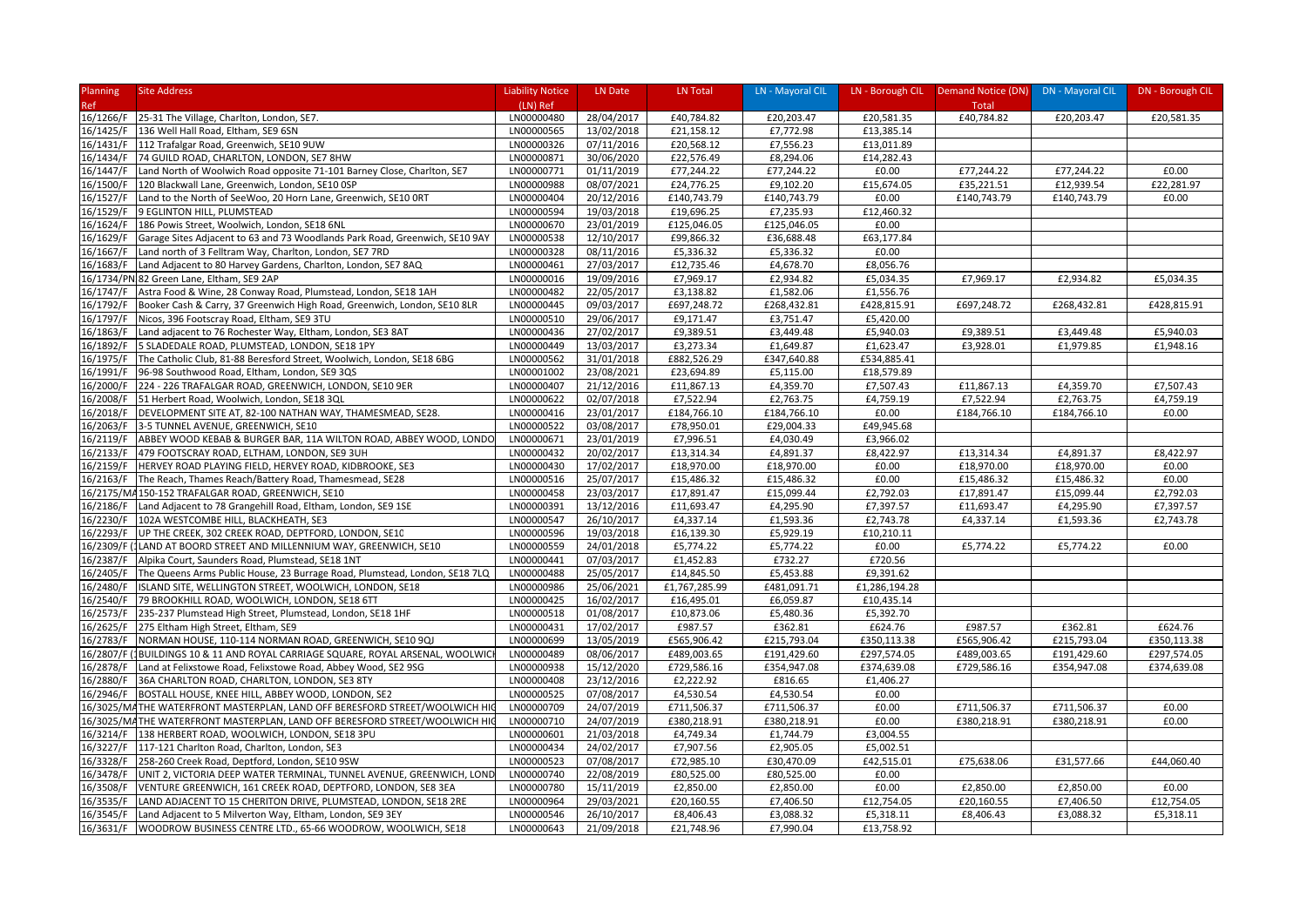| Planning               | <b>Site Address</b>                                                              | <b>Liability Notice</b> | LN Date    | LN Total      | LN - Mayoral CIL |             | LN - Borough CIL   Demand Notice (DN)   DN - Mayoral CIL |               | DN - Borough CIL |
|------------------------|----------------------------------------------------------------------------------|-------------------------|------------|---------------|------------------|-------------|----------------------------------------------------------|---------------|------------------|
| Ref                    |                                                                                  | (LN) Ref                |            |               |                  |             | Total                                                    |               |                  |
|                        | 16/3718/PN 2B WESTMOUNT ROAD, ELTHAM, LONDON, SE9 1JD                            | LN00000477              | 27/04/2017 | £7,297.41     | £2,680.89        | £4,616.52   |                                                          |               |                  |
| 16/3811/F              | 9-11 Lee Road, Blackheath, SE3                                                   | LN00000450              | 13/03/2017 | £977.48       | £359.10          | £618.38     |                                                          |               |                  |
| 16/3858/F              | 3-5 TUNNEL AVENUE, GREENWICH, LONDON, SE10 OSE                                   | LN00000677              | 18/02/2019 | £78,962.09    | £29,008.77       | £49,953.32  |                                                          |               |                  |
| 16/3892/F              | THE VISTA BUILDING, 30 CALDERWOOD STREET, WOOLWICH, SE18                         | LN00000504              | 27/06/2017 | £68,964.56    | £27,332.24       | £41,632.32  |                                                          |               |                  |
| 16/3980/F              | 58 CHESTNUT RISE, PLUMSTEAD, LONDON, SE18 1RL                                    | LN00000792              | 09/12/2019 | £4,992.21     | £2,516.23        | £2,475.98   | £4,992.21                                                | £2,516.23     | £2,475.98        |
| 16/4105/F              | 136 SANDY HILL ROAD, WOOLWICH, LONDON, SE18 7BA                                  | LN00000479              | 27/04/2017 | £2,706.87     | £994.44          | £1,712.43   | £2,706.87                                                | £994.44       | £1,712.43        |
| 16/4125/F              | 29 HERBERT ROAD, WOOLWICH, LONDON, SE18 3SZ                                      | LN00000604              | 29/03/2018 | £37,032.75    | £13,604.94       | £23,427.81  | £37,032.75                                               | £13,604.94    | £23,427.81       |
| 16/4138/F              | 334 CREEK ROAD, DEPTFORD, LONDON, SE10 9SW                                       | LN00000945              | 08/01/2021 | £9,107.47     | £4,700.98        | £4,406.49   |                                                          |               |                  |
|                        | 16/4267/PN 80A BLACKHEATH ROAD, GREENWICH, SE10 8DA                              | LN00000476              | 27/04/2017 | £30,045.34    | £11,037.93       | £19,007.41  |                                                          |               |                  |
| 16/4271/F              | ST JAMES PHARMACY, 52 POWIS STREET, WOOLWICH, LONDON, SE18                       | LN00000590              | 19/03/2018 | £41,390.04    | £23,364.90       | £18,025.14  |                                                          |               |                  |
| 16/4279/F              | Land Adjacent to 145 Shooters Hill, Plumstead, SE18.                             | LN00000469              | 11/04/2017 | £14,026.51    | £5,153.00        | £8,873.51   |                                                          |               |                  |
| 17/0048/F              | 24 PLUMSTEAD HIGH STREET, PLUMSTEAD, LONDON, SE18 1SL                            | LN00000503              | 27/06/2017 | £4,564.80     | £2,300.80        | £2,264.00   | £4,564.80                                                | £2,300.80     | £2,264.00        |
|                        |                                                                                  | LN00000669              | 21/01/2019 | £13,731.22    |                  |             | £13,731.22                                               | £5,044.52     | £8,686.70        |
| 17/0138/F              | Land Rear of 19 Delacourt Road, Blackheath, London, SE3                          |                         |            |               | £5,044.52        | £8,686.70   |                                                          |               |                  |
| 17/0235/F              | UP THE CREEK, 302 CREEK ROAD, DEPTFORD, LONDON, SE10                             | LN00000652              | 16/10/2018 | £17,459.32    | £6,414.13        | £11,045.19  |                                                          |               |                  |
|                        | 17/0261/PN UNITS 2 & 3 ST CECELIAS PLACE (FORMERLEY 115 HUMBER ROAD), BLACKHEATH | LN00000473              | 25/04/2017 | £11,934.84    | £4,384.57        | £7,550.27   | £11,934.84                                               | £4,384.57     | £7,550.27        |
| 17/0523/F              | 93 Herbert Road, Woolwich, London, SE18 3QH                                      | LN00000649              | 16/10/2018 | £6,856.90     | £2,519.06        | £4,337.84   |                                                          |               |                  |
| 17/0595/F              | Land r/o 125-131 Woolwich Road, Greenwich, SE10                                  | LN00000506              | 27/06/2017 | £20,964.67    | £7,701.91        | £13,262.76  |                                                          |               |                  |
| 17/0599/F              | 415 FOOTSCRAY ROAD, ELTHAM, SE9                                                  | LN00000606              | 29/03/2018 | £7,228.58     | £2,655.61        | £4,572.97   | £7,228.58                                                | £2,655.61     | £4,572.97        |
| 17/0630/F              | 31 EGLINTON HILL, PLUMSTEAD, LONDON, SE18 3N2                                    | LN00000509              | 29/06/2017 | £3,417.94     | £1,255.67        | £2,162.27   | £3,417.94                                                | £1,255.67     | £2,162.27        |
| 17/0672/R              | Sainsbury's and Former Comet Stores, 55 & 57 Bugsby's Way, Greenwich, SE10       | LN00000541              | 26/10/2017 | £1,402,379.22 | £1,402,379.22    | £0.00       | £1,402,379.22                                            | £1,402,379.22 | £0.00            |
| 17/0724/F              | LAND REAR OF 106 HERBERT ROAD, WOOLWICH, LONDON, SE18 3PU                        | LN00000592              | 19/03/2018 | £55,736.53    | £20,476.26       | £35,260.27  |                                                          |               |                  |
| 17/0755/F              | LAND ADJACENT TO 5 RED LION LANE, PLUMSTEAD, LONDON, SE18 4JX                    | LN00000572              | 21/02/2018 | £10,518.60    | £3,864.28        | £6,654.32   | £10,518.60                                               | £3,864.28     | £6,654.32        |
| 17/0765/F              | LAND ADJACENT TO 48 WINFORTON STREET, GREENWICH, LONDON, SE10                    | LN00000505              | 27/06/2017 | £12,997.13    | £4,774.83        | £8,222.30   |                                                          |               |                  |
| 17/0774/F              | Albany House, 75 Southwood Road, Eltham, London, SE9 3QE                         | LN00000613              | 11/05/2018 | £51,439.96    | £18,897.80       | £32,542.16  | £51,526.99                                               | £18,929.77    | £32,597.22       |
| 17/0841/F              | 4 DUNBLANE ROAD, ELTHAM, LONDON, SE9 6RS                                         | LN00000987              | 25/06/2021 | £6,045.17     | £2,220.85        | £3,824.32   |                                                          |               |                  |
| 17/0897/R              | Connaught Estate Phases 2 & 3, Land to the south of Sandy Hill Road and west of  | LN00000966              | 04/05/2021 | £1,046,605.06 | £1,046,605.06    | £0.00       | £1,105,128.92                                            | £1,105,128.92 | £0.00            |
|                        | 17/0917/PN 10 MULBERRY PLACE, ELTHAM, LONDON, SE9 6AR                            | LN00000514              | 13/07/2017 | £22,880.40    | £8,405.71        | £14,474.69  |                                                          |               |                  |
| 17/0955/F              | 35 CANBERRA ROAD, CHARLTON, LONDON, SE7 7BA                                      | LN00000528              | 29/08/2017 | £5,300.95     | £1,947.44        | £3,353.51   | £5,320.77                                                | £1,954.72     | £3,366.05        |
| 17/0997/F              | LAND REAR OF 106 HERBERT ROAD, WOOLWICH, LONDON, SE18 3PU                        | LN00000536              | 12/10/2017 | £48,240.51    | £17,722.40       | £30,518.11  | £48,240.51                                               | £17,722.40    | £30,518.11       |
| 17/1000/F              | 2-4 MAJENDIE ROAD, PLUMSTEAD, LONDON, SE18 7BQ                                   | LN00000571              | 21/02/2018 | £28,095.07    | £10,321.45       | £17,773.62  |                                                          |               |                  |
|                        | 17/1239/MA Village Centre (Phase 3), Kidbrooke Village, Kidbrooke, SE3           | LN00000683              | 29/03/2019 | £308,746.37   | £55,215.29       | £253,531.08 | £308,746.37                                              | £55,215.29    | £253,531.08      |
|                        | 17/1239/MA Village Centre (Phase 3), Kidbrooke Village, Kidbrooke, SE3           | LN00000701              | 29/05/2019 | £587,607.90   | £435,445.20      | £152,162.70 | £587,607.90                                              | £435,445.20   | £152,162.70      |
| 17/1240/F              | Block E, Village Centre (Phase 3), Kidbrooke Village, Kidbrooke, SE3             | LN00000775              | 05/11/2019 | £16,273.12    | £16,273.12       | £0.00       | £16,273.12                                               | £16,273.12    | £0.00            |
| 17/1285/F              | 64 PLUMSTEAD HIGH STREET, PLUMSTEAD, SE18                                        | LN00000527              | 29/08/2017 | £37,232.22    | £18,766.20       | £18,466.02  |                                                          |               |                  |
| 17/1377/F              | The Sorting Office, 31-37 Greenwich Park Street, Greenwich, London, SE10 9LR     | LN00000753              | 01/10/2019 | £26,143.36    | £9,604.44        | £16,538.92  | £26,253.22                                               | £9,644.80     | £16,608.42       |
| 17/1408/F              | 106 HERBERT ROAD, WOOLWICH, LONDON, SE18 3PU                                     | LN00000587              | 19/03/2018 | £50,033.81    | £18,381.22       | £31,652.59  |                                                          |               |                  |
| 17/1441/F              | 79 EASTCOMBE AVENUE, CHARLTON, LONDON, SE7 7LL                                   | LN00000517              | 25/07/2017 | £22,850.77    | £8,394.82        | £14,455.95  | £22,850.77                                               | £8,394.82     | £14,455.95       |
|                        | 17/1515/MA43 & 45 Sandy Hill Road, Woolwich, SE18                                | LN00000545              | 26/10/2017 | £5,984.72     | £2,198.64        | £3,786.08   |                                                          |               |                  |
| 17/1610/F              | The O2, Peninsula Square, GREENWICH, SE10 OPH                                    | LN00000593              | 19/03/2018 | £18,589.24    | £18,589.24       | £0.00       | £18,589.24                                               | £18,589.24    | £0.00            |
| 17/1685/F              | Unit C3 (Part) & Unit C4, Dreadnought Walk, New Capital Quay, SE10               | LN00000947              | 22/01/2021 | £7,648.14     | £7,648.14        | £0.00       | £8,459.31                                                | £8,459.31     | £0.00            |
| 17/1687/F              | Unit C5a, Dreadnought Walk, New Capital Quay, SE10                               | LN00000976              | 27/05/2021 | £5,244.82     | £5,244.82        | £0.00       | £5,244.82                                                | £5,244.82     | £0.00            |
| 17/1795/F              | 40 Victoria Way, Charlton, SE7 7QS                                               | LN00000605              | 29/03/2018 | £1,570,463.84 | £604,699.24      | £965,764.60 | £1,570,463.84                                            | £604,699.24   | £965,764.60      |
| 17/1805/F              | Glenmore Arms, 41 Edison Grove, Plumstead, London, SE18 2DW                      | LN00000639              | 17/09/2018 | £13,827.45    | £8,115.00        | £5,712.45   | £13,827.45                                               | £8,115.00     | £5,712.45        |
| 17/1881/F              | Land Adjacent to 145 Shooters Hill, Plumstead, SE18                              | LN00000535              | 05/10/2017 | £20,432.70    | £7,506.48        | £12,926.22  |                                                          |               |                  |
| 17/1914/F              | Majestic Wine Warehouses Ltd, 123 Greenwich South Street, Greenwich, Londor      | LN00000954              | 16/02/2021 | £61,776.87    | £28,050.70       | £33,726.17  | £61,776.87                                               | £28,050.70    | £33,726.17       |
| 17/2039/F              | LAND Adj. 2 EARLSHALL ROAD, ELTHAM, LONDON, SE9 1PT                              | LN00000589              | 19/03/2018 | £9,638.11     | £3,540.81        | £6,097.30   | £9,638.11                                                | £3,540.81     | £6,097.30        |
| 17/2147/F              | 62 WELL HALL ROAD, ELTHAM, SE9 6SH                                               | LN00000588              | 19/03/2018 | £12,839.80    | £6,506.23        | £6,333.57   |                                                          |               |                  |
| 17/2178/F              | 1 Hyde Vale, Greenwich, London, SE10 8QG                                         | LN00000704              | 21/06/2019 | £113,247.72   | £41,604.48       | £71,643.24  | £113,247.72                                              | £41,604.48    | £71,643.24       |
|                        | 9 EGLINTON HILL, PLUMSTEAD, SE18 3PG                                             | LN00000595              | 19/03/2018 | £28,131.22    | £10,334.73       | £17,796.49  |                                                          |               |                  |
| 17/2190/F<br>17/2261/R |                                                                                  | LN00000717              |            |               |                  | £0.00       |                                                          |               | £0.00            |
|                        | Plot 11, Land North of Edmund Halley Way, Greenwich Peninsula, Greenwich, SE:    |                         | 01/08/2019 | £597,436.35   | £597,436.35      |             | £597,436.35                                              | £597,436.35   |                  |
| 17/2268/F              | 25-29 Carnbrook Road and Garages to Rear, Kidbrooke, London, SE3 8AD             | LN00000758              | 21/10/2019 | £427,162.84   | £156,929.33      | £270,233.51 |                                                          |               |                  |
| 17/2340/F              | GUILDFORD ARMS, GUILDFORD ARMS, 55 GUILDFORD GROVE, GREENWICH, LON               | LN00000654              | 19/10/2018 | £15,718.09    | £7,780.93        | £7,937.16   | £15,718.09                                               | £7,780.93     | £7,937.16        |
| 17/2386/F              | Jobcentre Plus, 1 Passey Place, Eltham, London, SE9 5DA                          | LN00000657              | 08/11/2018 | £44,704.40    | £16,423.32       | £28,281.08  |                                                          |               |                  |
|                        | 17/2488/F 76 ELTHAM ROAD, ELTHAM, SE12.                                          | LN00000644              | 01/10/2018 | £18,348.54    | £6,740.81        | £11,607.73  | £18,348.54                                               | £6,740.81     | £11,607.73       |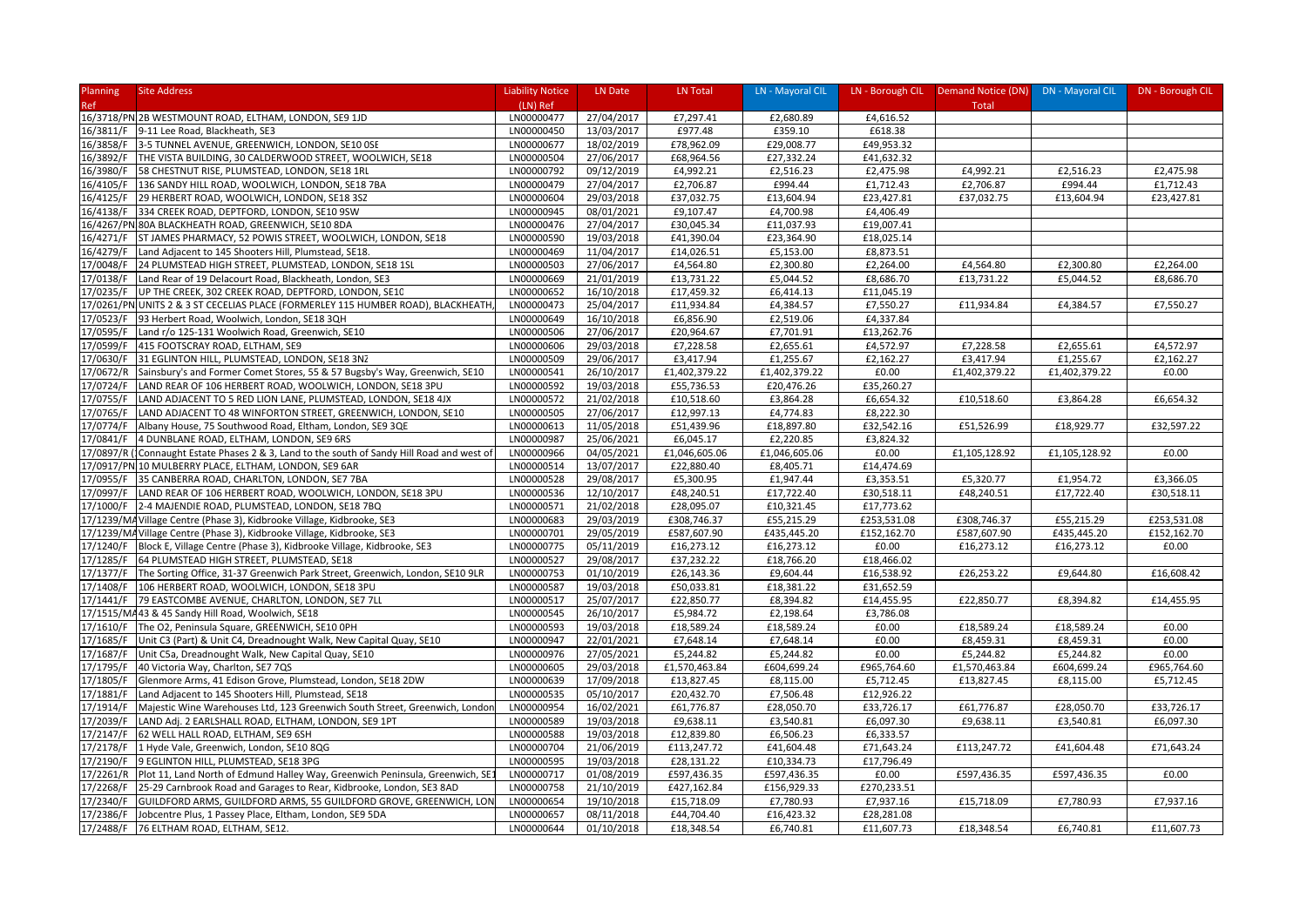| <b>Planning</b> | <b>Site Address</b>                                                                                             | <b>Liability Notice</b>  | LN Date                  | LN Total                  | LN - Mayoral CIL         |                          | LN - Borough CIL   Demand Notice (DN)   DN - Mayoral CIL |             | DN - Borough CIL |
|-----------------|-----------------------------------------------------------------------------------------------------------------|--------------------------|--------------------------|---------------------------|--------------------------|--------------------------|----------------------------------------------------------|-------------|------------------|
| Ref             |                                                                                                                 | (LN) Ref                 |                          |                           |                          |                          | Total                                                    |             |                  |
| 17/2546/F       | 36-38 ARTILLERY PLACE, WOOLWICH, LONDON, SE18 4AB                                                               | LN00000583               | 07/03/2018               | £418,493.89               | £153,744.56              | £264,749.33              | £418,493.89                                              | £153,744.56 | £264,749.33      |
| 17/2630/F       | 14 BOSTALL HILL, ABBEY WOOD, LONDON, SE2 ORA                                                                    | LN00000598               | 19/03/2018               | £1,431.34                 | £721.44                  | £709.90                  | £1,431.34                                                | £721.44     | £709.90          |
| 17/2661/F       | Scout Hall, Brewery Road, Plumstead, London, SE18 7PT                                                           | LN00000577               | 28/02/2018               | £24,540.24                | £12,116.67               | £12,423.57               | £24,693.20                                               | £12,192.19  | £12,501.01       |
| 17/2771/F       | Kings Arms, 1 Frances Street, Woolwich, London, SE18 5EF                                                        | LN00000795               | 08/01/2020               | £144,153.51               | £61,501.62               | £82,651.89               | £144,153.51                                              | £61,501.62  | £82,651.89       |
| 17/2868/F       | 19-21 Frances Street, Woolwich, London, SE18 5EF                                                                | LN00000564               | 13/02/2018               | £44,929.97                | £16,506.19               | £28,423.78               |                                                          |             |                  |
| 17/2879/F       | PLUMSTEAD LIBRARY, 232 PLUMSTEAD HIGH STREET, PLUMSTEAD, LONDON, SE:                                            | LN00000778               | 10/11/2019               | £27,264.22                | £27,264.22               | £0.00                    | £27,264.22                                               | £27,264.22  | £0.00            |
| 17/3027/F       | 81 Wickham Lane, Plumstead, London, SE2 OXL                                                                     | LN00000853               | 18/06/2020               | £14,703.60                | £7,411.07                | £7,292.53                |                                                          |             |                  |
| 17/3226/F       | 1-3 WOODROW, WOOLWICH, LONDON, SE18 5DG                                                                         | LN00000953               | 16/02/2021               | £75,837.27                | £27,860.78               | £47,976.49               | £75,837.27                                               | £27,860.78  | £47,976.49       |
| 17/3334/F       | THE SLADE SURGERY, 12 THE SLADE, PLUMSTEAD, LONDON, SE18 2NB                                                    | LN00000854               | 19/06/2020               | £13,268.46                | £7,659.19                | £5,609.27                |                                                          |             |                  |
| 17/3338/F       | J MUIR & CO (BOOKBINDERS) LTD, 64-68 BLACKHEATH ROAD, GREENWICH, LOND                                           | LN00000680               | 07/03/2019               | £140,299.39               | £53,056.55               | £87,242.84               | £140,299.39                                              | £53,056.55  | £87,242.84       |
| 17/3347/F       | 136 WELL HALL ROAD, ELTHAM, SE9 6SN                                                                             | LN00000692               | 12/04/2019               | £27,307.11                | £10,031.97               | £17,275.14               |                                                          |             |                  |
| 17/3384/F       | 171D Shooters Hill Road, Blackheath, London, SE3 8UQ                                                            | LN00000956               | 01/03/2021               | £56,752.03                | £20,849.33               | £35,902.70               | £56,752.03                                               | £20,849.33  | £35,902.70       |
| 17/3462/F       | 24-26 Hervey Road, Kidbrooke, SE3 8BS                                                                           | LN00000566               | 13/02/2018               | £51,214.82                | £18,815.09               | £32,399.73               | £51,214.82                                               | £18,815.09  | £32,399.73       |
| 17/3546/F       | 35 THE VILLAGE, CHARLTON, LONDON, SE7 8UG                                                                       | LN00000783               | 26/11/2019               | £6,994.03                 | £2,569.44                | £4,424.59                | £6,994.03                                                | £2,569.44   | £4,424.59        |
| 17/3597/F       | 17 VINCENT ROAD, WOOLWICH, LONDON, SE18 6RF                                                                     | LN00000789               | 03/12/2019               | £13,431.73                | £4,320.00                | £9,111.73                |                                                          |             |                  |
| 17/3679/F       | Blackheath Retail Park, 100 Blackheath Road, Greenwich, SE10 8DA                                                | LN00000626               | 31/07/2018               | £10,328.14                | £10,328.14               | £0.00                    | £10,328.14                                               | £10,328.14  | £0.00            |
| 17/3702/F       | Hastings House, Mulgrave Road, Woolwich, SE18                                                                   | LN00000765               | 29/10/2019               | £26,495.05                | £9,733.64                | £16,761.41               |                                                          |             |                  |
| 17/3754/F       | 3 WEIGALL ROAD, KIDBROOKE, LONDON, SE12 8HE                                                                     | LN00000602               | 23/03/2018               | £22,038.06                | £8,096.25                | £13,941.81               |                                                          |             |                  |
| 17/3767/F       | 145 WESTMOUNT ROAD, ELTHAM, SE9 1XX                                                                             | LN00000682               | 27/03/2019               | £36,401.89                | £13,373.18               | £23,028.71               | £36,401.89                                               | £13,373.18  | £23,028.71       |
| 17/3794/F       | LAND ADJACENT TO 15 BRAMSHOT AVENUE, CHARLTON, SE7                                                              | LN00000689               | 29/03/2019               | £121,727.21               | £44,719.64               | £77,007.57               |                                                          |             |                  |
| 17/3845/F       | 74 LITTLE HEATH, CHARLTON, LONDON, SE7 8BH                                                                      | LN00000655               | 22/10/2018               | £3,291.31                 | £1,209.15                | £2,082.16                |                                                          |             |                  |
| 17/3936/F       | 2 SWALLOWFIELD ROAD, CHARLTON, LONDON, SE7 7NR                                                                  | LN00000630               | 11/09/2018               | £1,618.23                 | £594.50                  | £1,023.73                | £1,618.23                                                | £594.50     | £1,023.73        |
| 17/4036/F       | THE TOY BOX, 29 BRAMSHOT AVENUE, CHARLTON, LONDON, SE7 7HY                                                      | LN00000746               | 19/09/2019               | £4,798.55                 | £1,762.87                | £3,035.68                | £4,798.55                                                | £1,762.87   | £3,035.68        |
|                 | 17/4041/HD 249 WRICKLEMARSH ROAD, KIDBROOKE, LONDON, SE3 8DL                                                    | LN00000810               | 18/02/2020               | £5,348.38                 | £1,964.87                | £3,383.51                |                                                          |             |                  |
| 17/4090/F       | SHOOTERS HILL TENNIS CLUB, EAGLESFIELD ROAD, PLUMSTEAD, LONDON, SE18 3                                          | LN00000662               | 06/12/2018               | £1,763.34                 | £1,763.34                | £0.00                    |                                                          |             |                  |
| 17/4104/F       | Land adjacent to 145 SHOOTERS HILL, PLUMSTEAD, SE18, 3SA                                                        | LN00000724               | 06/08/2019               | £16,085.38                | £5,909.38                | £10,176.00               |                                                          |             |                  |
| 17/4117/F       | 79 & 81 TUSKAR STREET, GREENWICH, LONDON, SE10 9UZ                                                              | LN00000623               | 02/07/2018               | £16,538.83                | £6,075.97                | £10,462.86               | £16,538.83                                               | £6,075.97   | £10,462.86       |
| 18/0096/F       | 17 DELACOURT ROAD, BLACKHEATH, LONDON, SE3 8XA                                                                  | LN00000668               | 21/01/2019               | £15,085.17                | £5,541.93                | £9,543.24                | £15,085.17                                               | £5,541.93   | £9,543.24        |
|                 |                                                                                                                 |                          |                          |                           |                          |                          |                                                          |             |                  |
| 18/0176/F       | 18/0112/MA258-260 Creek Road, Deptford, London, SE10 9SW<br>LAND ADJACENT TO 15, BRAMSHOT AVENUE, CHARLTON, SE7 | LN00000777<br>LN00000688 | 06/11/2019<br>29/03/2019 | £83,558.91<br>£121,727.21 | £34,884.48<br>£44,719.64 | £48,674.43<br>£77,007.57 |                                                          |             |                  |
|                 | Land Adj. to 228 and 228 Tunnel Avenue, Greenwich, SE10 0PL                                                     | LN00000989               | 08/07/2021               | £112,895.00               | £32,628.51               | £80,266.49               | £131,199.55                                              | £37,918.83  | £93,280.72       |
| 18/0257/F       |                                                                                                                 | LN00000617               |                          |                           |                          |                          |                                                          |             | £13,534.05       |
|                 | 18/0259/MA 65-66 WOODROW, WOOLWICH, SE18                                                                        |                          | 17/05/2018               | £21,393.51                | £7,859.46                | £13,534.05               | £21,393.51                                               | £7,859.46   |                  |
|                 | 18/0286/PN 11 GREENWICH QUAY, CLARENCE ROAD, DEPTFORD, SE8 3EY                                                  | LN00000791               | 04/12/2019               | £24,003.26                | £8,818.22                | £15,185.04               |                                                          |             |                  |
| 18/0450/F       | Davy & Co Ltd, 161-171 Greenwich High Road, Greenwich, SE10 8JA                                                 | LN00000975               | 25/05/2021               | £11,049.33                | £11,049.33               | £0.00                    |                                                          |             |                  |
|                 | 18/0456/HD 45 Rutherglen Road, Abbey Wood, London, SE2 0YA                                                      | LN00000811               | 18/02/2020               | £4,318.12                 | £2,176.47                | £2,141.65                |                                                          |             |                  |
|                 | 18/0489/HD 23 CROSIER CLOSE, KIDBROOKE, LONDON, SE3 8NT                                                         | LN00000907               | 14/10/2020               | £9,301.80                 | £3,417.26                | £5,884.54                |                                                          |             |                  |
| 18/0514/F       | 140A WELL HALL ROAD, ELTHAM, LONDON, SE9 6SN                                                                    | LN00000641               | 21/09/2018               | £6,042.61                 | £2,219.91                | £3,822.70                |                                                          |             |                  |
| 18/0674/F       | Land Adjacent to 35 Highcombe, Chalton, SE7                                                                     | LN00000646               | 11/10/2018               | £12,457.76                | £4,576.68                | £7,881.08                |                                                          |             |                  |
| 18/0676/F       | Site of Tennis Courts & Clubhouse, Blackheath Park, Blackheath, SE3 OHB                                         | LN00000903               | 24/09/2020               | £22,520.38                | £22,520.38               | £0.00                    |                                                          |             |                  |
| 18/0685/F       | 45 MEERBROOK ROAD, KIDBROOKE, LONDON, SE3 9QG                                                                   | LN00000743               | 30/08/2019               | £8,083.44                 | £2,969.66                | £5,113.78                |                                                          |             |                  |
| 18/0770/F       | Land adj to 3 BANNOCKBURN ROAD, PLUMSTEAD, LONDON, SE18 1ET                                                     | LN00000648               | 15/10/2018               | £10,694.40                | £5,390.31                | £5,304.09                |                                                          |             |                  |
|                 | 18/0872/HD 20 Kings Highway, Plumstead, SE18 2NL                                                                | LN00000769               | 01/11/2019               | £4,973.90                 | £2,507.00                | £2,466.90                | £4,973.90                                                | £2,507.00   | £2,466.90        |
| 18/0912/F       | 25 HARE STREET, WOOLWICH, SE18 6NE                                                                              | LN00000619               | 25/05/2018               | £52,365.29                | £27,205.83               | £25,159.46               | £52,365.29                                               | £27,205.83  | £25,159.46       |
| 18/1120/F       | Church of St Michael & All Angels, The Royal Military Academy, Red Lion Lane, Lo                                | LN00000774               | 01/11/2019               | £21,917.22                | £21,917.22               | £0.00                    |                                                          |             |                  |
| 18/1129/F       | 26A BOSTALL HILL, ABBEY WOOD, SE2 ORA                                                                           | LN00000760               | 22/10/2019               | £18,301.31                | £6,765.50                | £11,535.81               |                                                          |             |                  |
| 18/1147/F       | THE VISTA BUILDING, 30 CALDERWOOD STREET, WOOLWICH                                                              | LN00000719               | 06/08/2019               | £74,935.02                | £29,546.91               | £45,388.11               |                                                          |             |                  |
| 18/1164/F       | 8 HORN LANE, GREENWICH, LONDON, SE10                                                                            | LN00000642               | 21/09/2018               | £17,006.81                | £6,247.89                | £10,758.92               |                                                          |             |                  |
|                 | 18/1407/MA Ogilby Housing Society Site, Wellington Street, Woolwich, SE18                                       | LN00000700               | 21/05/2019               | £64,143.84                | £23,564.90               | £40,578.94               | £64,143.84                                               | £23,564.90  | £40,578.94       |
| 18/1584/F       | 3 LANGBROOK ROAD, KIDBROOKE, LONDON, SE3 8RD                                                                    | LN00000764               | 29/10/2019               | £1,904.46                 | £425.00                  | £1,479.46                |                                                          |             |                  |
|                 | 18/1585/HD 146 EARLSHALL ROAD, ELTHAM, LONDON, SE9 1PN                                                          | LN00000812               | 18/02/2020               | £3,855.97                 | £860.50                  | £2,995.47                |                                                          |             |                  |
| 18/1594/F       | Saxon Wharf, Norman Road, Greenwich, SE10                                                                       | LN00000926               | 27/11/2020               | £1,472,734.67             | £325,684.79              | £1,147,049.88            |                                                          |             |                  |
| 18/1657/F       | LAND REAR OF 125-131 WOOLWICH ROAD, LONDON, SE10 ORF                                                            | LN00000660               | 06/12/2018               | £19,605.75                | £7,202.68                | £12,403.07               |                                                          |             |                  |
| 18/1724/F       | 105 GROSMONT ROAD, PLUMSTEAD, LONDON, SE18 2AA                                                                  | LN00000627               | 01/08/2018               | £7,064.84                 | £3,560.90                | £3,503.94                |                                                          |             |                  |
|                 | 18/1774/F 1 CHARLTON ROAD, BLACKHEATH, LONDON, SE3 7EY                                                          | LN00000741               | 30/08/2019               | £54,544.58                | £20,038.36               | £34,506.22               |                                                          |             |                  |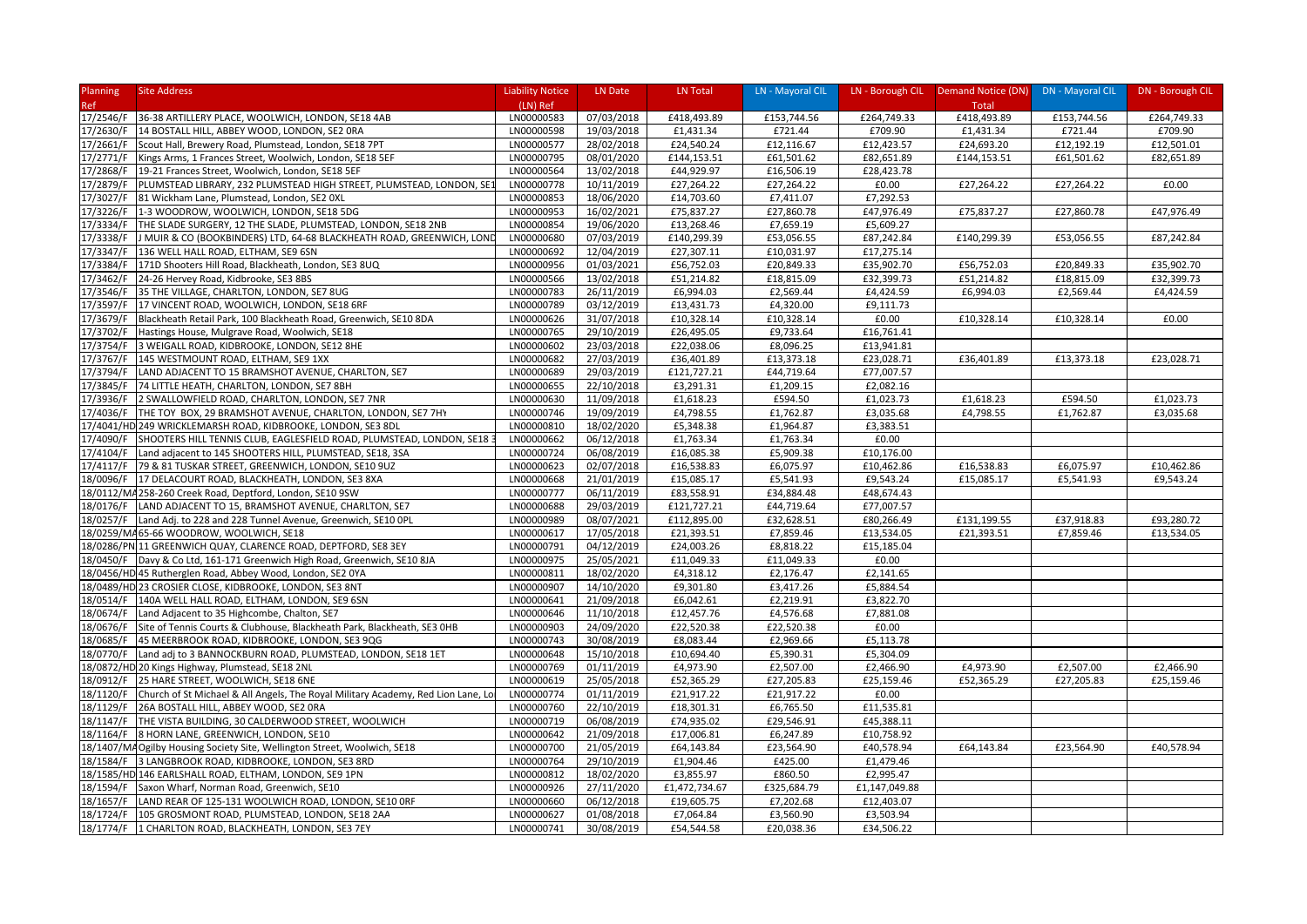| <b>Planning</b> | <b>Site Address</b>                                                           | <b>Liability Notice</b> | LN Date    | LN Total      | LN - Mayoral CIL |               | LN - Borough CIL Demand Notice (DN) | <b>DN - Mayoral CIL</b> | DN - Borough CIL |
|-----------------|-------------------------------------------------------------------------------|-------------------------|------------|---------------|------------------|---------------|-------------------------------------|-------------------------|------------------|
| <b>Ref</b>      |                                                                               | (LN) Ref                |            |               |                  |               | Total                               |                         |                  |
| 18/1948/F       | Land to the East of Moorhead Way - Kidbrooke Village Phase 2 (West), SE3      | LN00000982              | 17/06/2021 | £841,991.15   | £181,760.05      | £660,231.10   |                                     |                         |                  |
| 18/1959/F       | ALDI STORES LTD, 7 TWIN TUMPS WAY, THAMESMEAD, LONDON, SE28 8RD               | LN00000754              | 09/10/2019 | £70,112.24    | £20,263.59       | £49,848.65    | £70,112.24                          | £20,263.59              | £49,848.65       |
| 18/2095/F       | 123 GLENESK ROAD, ELTHAM, LONDON, SE9 1QT                                     | LN00000631              | 11/09/2018 | £7,862.23     | £2,888.39        | £4,973.84     | £7,862.23                           | £2,888.39               | £4,973.84        |
| 18/2150/F       | 52 BURRAGE PLACE, PLUMSTEAD, LONDON, SE18 7BE                                 | LN00000781              | 25/11/2019 | £8,720.44     | £3,203.68        | £5,516.76     |                                     |                         |                  |
| 18/2163/F       | J N HANDLEY & SONS, 19-20 VINCENT ROAD, WOOLWICH, LONDON, SE18 6RT            | LN00000970              | 19/05/2021 | £55,236.19    | £25,070.04       | £30,166.15    | £59,736.43                          | £27,112.56              | £32,623.87       |
| 18/2389/F       | DEVELOPMENT SITE AT FORMER 83 TO 87 GREENWICH HIGH ROAD, GREENWICH            | LN00000722              | 06/08/2019 | £176,541.02   | £69,125.78       | £107,415.24   | £186,869.21                         | £73,169.85              | £113,699.36      |
| 18/2549/F       | 4A SHERINGTON ROAD, CHARLTON, LONDON, SE7 7JW                                 | LN00000816              | 19/02/2020 | £6,239.91     | £1,392.50        | £4,847.41     | £6,429.93                           | £1,434.90               | £4,995.03        |
| 18/2578/F       | LAND REAR OF SCOUT HALL, WAVERLEY CRESCENT FRONTING DURHAM RISE, PLI          | LN00000673              | 23/01/2019 | £9,152.31     | £3,362.34        | £5,789.97     |                                     |                         |                  |
| 18/2583/F       | LAND ADJACENT TO 38 BASSANT ROAD, PLUMSTEAD, LONDON, SE18                     | LN00000756              | 21/10/2019 | £15,893.08    | £8,010.61        | £7,882.47     |                                     |                         |                  |
| 18/2673/F       | Antigallican, 428 Woolwich Road, Charlton, SE7 8SU                            | LN00000967              | 04/05/2021 | £108,328.09   | £17,587.50       | £90,740.59    | £108,328.09                         | £17,587.50              | £90,740.59       |
| 18/2775/F       | Woolwich Creative District, Building 41, Warren Lane Gate, Woolwich, SE18 4DX | LN00000653              | 18/10/2018 | £21,205.29    | £21,205.29       | £0.00         |                                     |                         |                  |
| 18/2796/F       | GREENWICH COUNCIL, COMMUNITY MEETING ROOM, 17-18 POLTHORNE GROV               | LN00000735              | 20/08/2019 | £12,388.56    | £4,551.26        | £7,837.30     |                                     |                         |                  |
| 18/2825/F       | 17 WROTTESLEY ROAD, PLUMSTEAD, LONDON, SE18 3EW                               | LN00000936              | 11/12/2020 | £9,251.81     | £3,398.89        | £5,852.92     |                                     |                         |                  |
| 18/2899/F       | 3-5 Tunnel Avenue, Greenwich, SE10 0SL                                        | LN00000708              | 24/07/2019 | £113,005.95   | £26,700.00       | £86,305.95    | £113,005.95                         | £26,700.00              | £86,305.95       |
| 18/2904/F       | Kidbrooke Station, Park Terrace, Kidbrooke, London, SE3                       | LN00000645              | 09/10/2018 | £13,018.12    | £13,018.12       | £0.00         | £13,018.12                          | £13,018.12              | £0.00            |
| 18/2959/F       | THE PICKWICK, 246 WOOLWICH ROAD, GREENWICH, LONDON, SE7 7QU                   | LN00000734              | 20/08/2019 | £51,140.34    | £11,412.50       | £39,727.84    |                                     |                         |                  |
| 18/3114/F       | Building 10, Royal Arsenal, Woolwich, SE18 6GD                                | LN00000787              | 29/11/2019 | £79,326.67    | £38,082.07       | £41,244.60    | £79,326.67                          | £38,082.07              | £41,244.60       |
| 18/3183/F       | 142-144 ELTHAM HIGH STREET, ELTHAM, LONDON, SE9 1BJ                           | LN00000691              | 12/04/2019 | £48,010.23    | £17,637.80       | £30,372.43    |                                     |                         |                  |
| 18/3195/F       | LAND ADJACENT TO 13 ANKERDINE CRESCENT, PLUMSTEAD, LONDON, SE18 3LJ           | LN00000659              | 06/12/2018 | £17,302.45    | £6,356.50        | £10,945.95    |                                     |                         |                  |
| 18/3258/F       | 95 THAMES STREET, GREENWICH, LONDON, SE10 9BY                                 | LN00000706              | 22/07/2019 | £95,134.12    | £37,427.09       | £57,707.03    |                                     |                         |                  |
| 18/3287/F       | 24 Court Yard, Eltham, London, SE9 5PZ                                        | LN00000723              | 06/08/2019 | £18,734.58    | £6,882.63        | £11,851.95    |                                     |                         |                  |
| 18/3399/F       | 76 Herbert Road, Woolwich, London, SE18 3PP                                   | LN00000896              | 22/08/2020 | £20,854.41    | £20,854.41       | £0.00         | £22,024.26                          | £22,024.26              | £0.00            |
| 18/3498/F       | 51 HERBERT ROAD, WOOLWICH, LONDON, SE18 3QL                                   | LN00000898              | 28/08/2020 | £10,027.73    | £3,683.95        | £6,343.78     | £10,027.73                          | £3,683.95               | £6,343.78        |
| 18/3898/F       | THE DUTCH HOUSE, SIDCUP ROAD, ELTHAM, LONDON, SE12 9AL                        | LN00000815              | 19/02/2020 | £29,881.35    | £12,650.00       | £17,231.35    | £29,881.35                          | £12,650.00              | £17,231.35       |
|                 | 18/3903/PN 1A BARNARD CLOSE, WOOLWICH, LONDON, SE18 6JQ                       | LN00000831              | 27/04/2020 | £19,404.35    | £7,128.69        | £12,275.66    |                                     |                         |                  |
| 18/4009/F       | Land adjacent to Lansdowne Mews, Charlton SE7                                 | LN00000693              | 12/04/2019 | £37,768.04    | £13,875.07       | £23,892.97    |                                     |                         |                  |
| 18/4052/F       | Castle House Lodge, Shooters Hill, Plumstead, SE18 3RU                        | LN00000790              | 04/12/2019 | £14,115.46    | £5,185.68        | £8,929.78     |                                     |                         |                  |
| 18/4181/F       | 106 HERBERT ROAD, WOOLWICH, LONDON, SE18 3PU                                  | LN00000825              | 13/03/2020 | £2,309.56     | £848.48          | £1,461.08     |                                     |                         |                  |
| 18/4187/F       | Kidbrooke Station Square Development, Kidbrooke, SE3                          | LN00000969              | 17/05/2021 | £898,878.31   | £216,493.75      | £682,384.56   | £898,878.31                         | £216,493.75             | £682,384.56      |
| 18/4494/F       | ORCHARD COTTAGE, HEATHWAY, BLACKHEATH, LONDON, SE3 7AN                        | LN00000802              | 31/01/2020 | £21,615.21    | £4,666.06        | £16,949.15    | £21,615.21                          | £4,666.06               | £16,949.15       |
| 18/4497/F       | 58 WOODHURST ROAD, ABBEY WOOD, LONDON, SE2 OHE                                | LN00000818              | 25/02/2020 | £7,248.78     | £2,425.00        | £4,823.78     |                                     |                         |                  |
| 18/4530/F       | RAVENSBOURNE WHARF, NORMAN ROAD, GREENWICH, SE10                              | LN00001006              | 31/08/2021 | £1,720,225.60 | £389,641.82      | £1,330,583.78 |                                     |                         |                  |
| 19/0032/F       | Land R/O Macartney House, Chesterfield Walk, Greenwich, London, SE10 8HJ      | LN00000869              | 29/06/2020 | £18,074.07    | £3,901.64        | £14,172.43    |                                     |                         |                  |
| 19/0039/F       | Garages Adjacent to 70 Sladedale Road, Plumstead, London, SE18 1PX            | LN00000684              | 29/03/2019 | £8,086.16     | £4,075.68        | £4,010.48     |                                     |                         |                  |
| 19/0168/F       | LAUNDRETTE AT RAVENS WAY, ELTHAM, SE12 8EJ                                    | LN00000728              | 12/08/2019 | £5,790.54     | £1,250.00        | £4,540.54     |                                     |                         |                  |
| 19/0277/F       | SOUTH LONDON ROOFING SUPPLIES, 154 PLUMSTEAD COMMON ROAD, PLUMS'              | LN00000873              | 30/06/2020 | £1,209.89     | £270.00          | £939.89       |                                     |                         |                  |
| 19/0442/F       | ZOOTS, 9 COURT YARD, ELTHAM, LONDON, SE9 5PR                                  | LN00000823              | 13/03/2020 | £9,688.64     | £2,857.02        | £6,831.62     | £9,688.64                           | £2,857.02               | £6,831.62        |
| 19/0466/F       | 43 KINGS HIGHWAY, PLUMSTEAD, LONDON, SE18 2BH                                 | LN00000736              | 20/08/2019 | £3,930.78     | £1,315.00        | £2,615.78     |                                     |                         |                  |
| 19/0480/F       | 225-233 PLUMSTEAD HIGH STREET, PLUMSTEAD, LONDON, SE18 1HF                    | LN00000806              | 06/02/2020 | £4,240.00     | £4,240.00        | £0.00         |                                     |                         |                  |
| 19/0495/F       | 95 MERRIMAN ROAD, KIDBROOKE, SE3 8SB                                          | LN00000779              | 12/11/2019 | £7,024.09     | £1,567.50        | £5,456.59     |                                     |                         |                  |
| 19/0504/F       | 444-446 ROCHESTER WAY, ELTHAM, LONDON, SE9 6LJ                                | LN00000874              | 30/06/2020 | £31,745.43    | £6,885.00        | £24,860.43    |                                     |                         |                  |
| 19/0512/F       | 87 Blackwall Lane, Greenwich, SE10 0AP                                        | LN00000868              | 29/06/2020 | £254,622.70   | £60,000.00       | £194,622.70   |                                     |                         |                  |
|                 | 19/0627/PN 4 Greenwich Quay, Clarence Road, Deptford, SE8 3EY                 | LN00000834              | 05/05/2020 | £20,052.84    | £4,475.00        | £15,577.84    |                                     |                         |                  |
| 19/0656/F       | 1 POLYTECHNIC STREET (FORMERLY 38 WELLINGTON STREET), WOOLWICH, SE18          | LN00000843              | 04/06/2020 | £25,211.60    | £5,442.41        | £19,769.19    |                                     |                         |                  |
| 19/0658/F       | 1 POLYTECHNIC STREET (FORMERLY 38 WELLINGTON STREET), WOOLWICH, SE18          | LN00000842              | 04/06/2020 | £25,211.60    | £5,442.41        | £19,769.19    |                                     |                         |                  |
| 19/0720/F       | 1A Hainault Street, Eltham, London, SE9 2EF                                   | LN00000833              | 04/05/2020 | £3,905.00     | £3,905.00        | £0.00         |                                     |                         |                  |
| 19/0733/F       | 76 HERBERT ROAD, WOOLWICH, LONDON, SE18 3PP                                   | LN00000846              | 15/06/2020 | £5,936.42     | £1,287.50        | £4,648.92     |                                     |                         |                  |
| 19/0756/F       | 146-154 Eltham High Street, Eltham, SE9 1BJ                                   | LN00000731              | 13/08/2019 | £25,878.24    | £5,775.00        | £20,103.24    |                                     |                         |                  |
|                 | 19/0846/MA95 Thames Street, Greenwich, SE10 9BY                               | LN00000826              | 16/03/2020 | £97,219.05    | £39,512.02       | £57,707.03    | £97,219.05                          | £39,512.02              | £57,707.03       |
| 19/0870/F       | Thames Barrier Site, Eastmoor Street, Charlton, SE7 8LX                       | LN00000882              | 22/07/2020 | £6,500.00     | £6,500.00        | £0.00         | £8,482.91                           | £8,482.91               | £0.00            |
|                 | 19/0924/PN 5 GREENWICH QUAY, CLARENCE ROAD, DEPTFORD, LONDON, SE8 3EY         | LN00000739              | 21/08/2019 | £23,525.68    | £5,250.00        | £18,275.68    |                                     |                         |                  |
|                 | 19/0988/MA17 DELACOURT ROAD, BLACKHEATH, LONDON, SE3 8XA                      | LN00000908              | 14/10/2020 | £16,730.82    | £6,146.50        | £10,584.32    |                                     |                         |                  |
|                 | 19/1015/F 120 HERBERT ROAD, WOOLWICH, LONDON, SE18 3PU                        | LN00000721              | 06/08/2019 | £3,047.14     | £680.00          | £2,367.14     | £3,047.14                           | £680.00                 | £2,367.14        |
|                 | 19/1018/F Lord Admirals View, 61 Frances Street, Woolwich, SE18 5AD           | LN00000930              | 04/12/2020 | £105,267.07   | £22,723.93       | £82,543.14    |                                     |                         |                  |
|                 |                                                                               |                         |            |               |                  |               |                                     |                         |                  |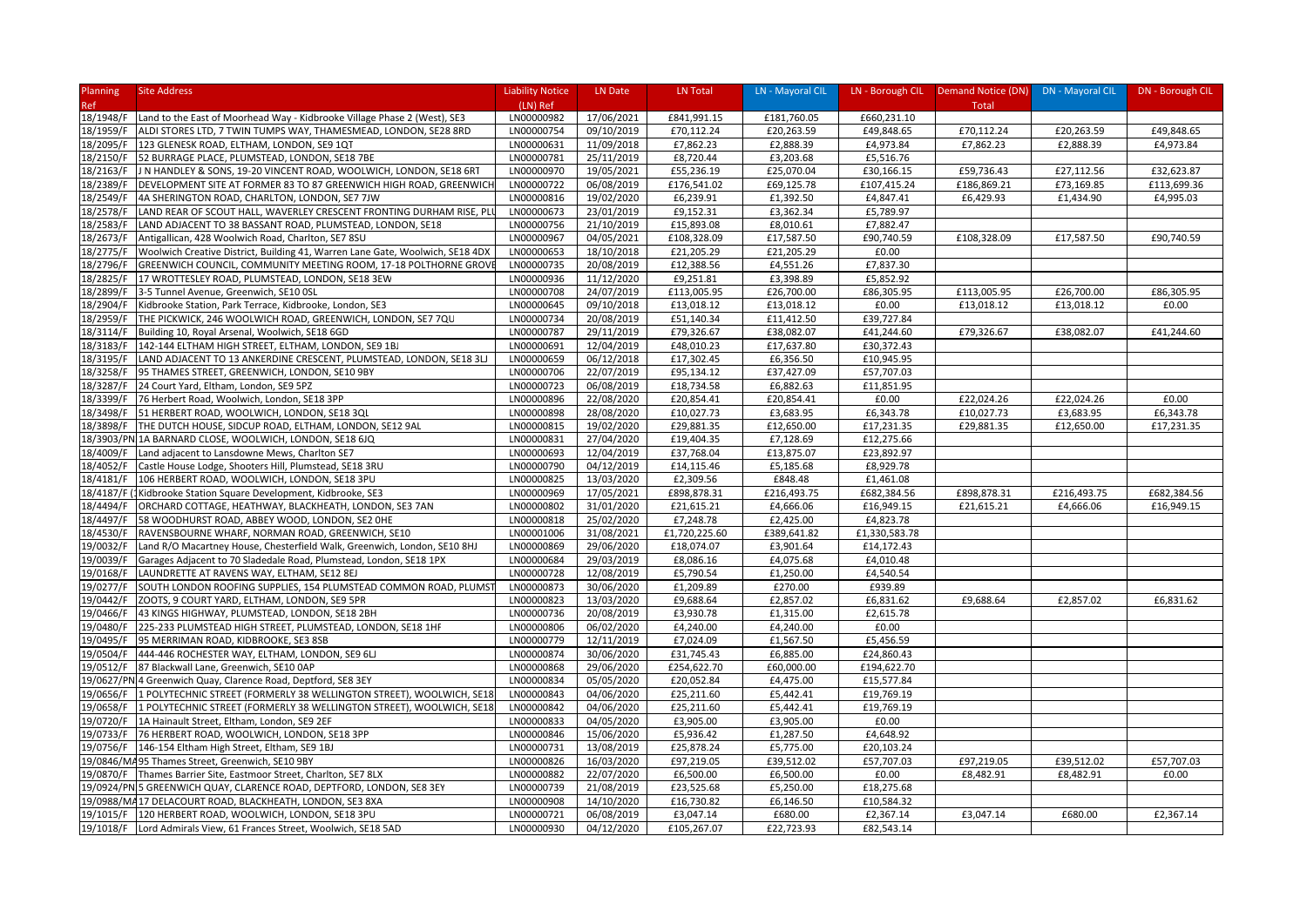| Planning               | <b>Site Address</b>                                                                                                                        | <b>Liability Notice</b>  | LN Date                  | LN Total                 | LN - Mayoral CIL        | LN - Borough CIL | Demand Notice (DN) DN - Mayoral CIL |             | DN - Borough CIL |
|------------------------|--------------------------------------------------------------------------------------------------------------------------------------------|--------------------------|--------------------------|--------------------------|-------------------------|------------------|-------------------------------------|-------------|------------------|
| Ref                    |                                                                                                                                            | (LN) Ref                 |                          |                          |                         |                  | Total                               |             |                  |
| 19/1061/F              | Part of Former Booker Cash and Carry, 37 Greenwich High Road, Greenwich, SE10                                                              | LN00000946               | 11/01/2021               | £48,724.98               | £11,289.90              | £37,435.08       |                                     |             |                  |
| 19/1081/F              | ABBEY WOOD POST OFFICE, 90 ABBEY WOOD ROAD, ABBEY WOOD, LONDON, SE                                                                         | LN00000934               | 11/12/2020               | £148,323.42              | £54,051.34              | £94,272.08       |                                     |             |                  |
| 19/1089/F              | 77E SHREWSBURY LANE, PLUMSTEAD, LONDON, SE18 3JW                                                                                           | LN00000961               | 24/03/2021               | £8,454.19                | £1,825.00               | £6,629.19        | £8,454.19                           | £1,825.00   | £6,629.19        |
| 19/1123/F              | San Miguel, 18 Greenwich Church Street, Greenwich, London, SE10 9BJ                                                                        | LN00000770               | 01/11/2019               | £8,514.05                | £1,900.00               | £6,614.05        |                                     |             |                  |
| 19/1124/F              | 81 WHITWORTH ROAD, PLUMSTEAD, LONDON, SE18 3QG                                                                                             | LN00000725               | 07/08/2019               | £9,903.19                | £2,210.00               | £7,693.19        |                                     |             |                  |
| 19/1167/F              | 32 VANBRUGH HILL, BLACKHEATH, LONDON, SE3 7UF                                                                                              | LN00000738               | 21/08/2019               | £1,792.43                | £400.00                 | £1,392.43        |                                     |             |                  |
| 19/1210/F              | LAND ADJACENT TO 70 SIDCUP ROAD, ELTHAM, LONDON, SE12 8BW                                                                                  | LN00000944               | 18/12/2020               | £9,040.58                | £2,017.50               | £7,023.08        |                                     |             |                  |
| 19/1313/F              | 131 WESTMOUNT ROAD, ELTHAM, LONDON, SE9 1XX                                                                                                | LN00000729               | 13/08/2019               | £17,105.26               | £3,692.50               | £13,412.76       |                                     |             |                  |
| 19/1367/F              | (1Site at former Greenwich Magistrates Court (including rear car park), 7-9 Blackhe                                                        | LN00000904               | 09/10/2020               | £95,545.98               | £15,437.56              | £80,108.42       |                                     |             |                  |
| 19/1374/F              | Garages at 1-5 Heckford Close, Plumstead, SE18 1DS                                                                                         | LN00000763               | 29/10/2019               | £5,230.96                | £1,700.75               | £3,530.21        |                                     |             |                  |
| 19/1380/F              | 3 Weigall Road, Kidbrooke, SE12 8HE                                                                                                        | LN00000713               | 26/07/2019               | £30,112.86               | £6,720.00               | £23,392.86       | £30,112.86                          | £6,720.00   | £23,392.86       |
| 19/1409/F              | Greenwich Police Station, 31 Royal Hill and Under-Croft Space within Swanne Ho                                                             | LN00000889               | 21/08/2020               | £477,433.29              | £105,840.42             | £371,592.87      | £477,433.29                         | £105,840.42 | £371,592.87      |
| 19/1552/F              | 18 EGLINTON HILL, PLUMSTEAD, LONDON, SE18 3NR                                                                                              | LN00000799               | 23/01/2020               | £9,462.99                | £2,042.77               | £7,420.22        |                                     |             |                  |
| 19/1717/F              | 552 WESTHORNE AVENUE, ELTHAM, LONDON, SE9 6DN                                                                                              | LN00000821               | 04/03/2020               | £28,400.26               | £8,267.50               | £20,132.76       |                                     |             |                  |
| 19/1738/F              | Land to rear of 89 Walmer Terrace Facing Griffin Road, Plumstead, London, SE18                                                             | LN00000766               | 29/10/2019               | £21,459.74               | £4,632.50               | £16,827.24       |                                     |             |                  |
| 19/1807/F              | 1 Corelli Road, Kidbrooke, London, SE3 8EL                                                                                                 | LN00000752               | 30/09/2019               | £29,058.09               | £6,272.75               | £22,785.34       |                                     |             |                  |
| 19/1856/F              | 23 ELM TERRACE, ELTHAM, LONDON, SE9 5DW                                                                                                    | LN00000841               | 01/06/2020               | £4,655.22                | £1,495.00               | £3,160.22        |                                     |             |                  |
|                        | 19/1900/HD 110 WOODHURST ROAD, ABBEY WOOD, LONDON, SE2 9HT                                                                                 | LN00000906               | 12/10/2020               | £1,543.97                | £501.99                 | £1,041.98        | £1,578.89                           | £513.34     | £1,065.55        |
|                        | 19/2006/PN 1 Prince of Orange Lane, Greenwich, London, SE10 8JQ                                                                            | LN00000878               | 16/07/2020               | £14,163.66               | £3,057.50               | £11,106.16       |                                     |             |                  |
| 19/2008/F              | 157 BEXLEY ROAD, ELTHAM, SE9                                                                                                               | LN00000767               | 29/10/2019               | £40,823.31               | £8,812.50               | £32,010.81       |                                     |             |                  |
| 19/2130/F              | 1 Keeling Road, Eltham, London, SE9 6AA                                                                                                    | LN00000950               | 11/02/2021               | £9,244.25                | £1,995.55               | £7,248.70        | £9,244.25                           | £1,995.55   | £7,248.70        |
| 19/2169/F              | 31-33 WOOLWICH ROAD, GREENWICH, SE10 ORA                                                                                                   | LN00000793               | 16/12/2019               | £7,308.14                | £1,585.00               | £5,723.14        |                                     |             |                  |
| 19/2224/F              | Land Adjoining 151 Alnwick Road, Eltham, SE12 9BX                                                                                          | LN00000747               | 27/09/2019               | £12,044.32               | £2,600.00               | £9,444.32        |                                     |             |                  |
| 19/2319/F              | 16 Parkview Road, Eltham, London, SE9 3QW                                                                                                  | LN00000742               | 30/08/2019               | £11,395.78               | £2,460.00               | £8,935.78        | £11,774.26                          | £2,541.70   | £9,232.56        |
| 19/2345/F              | Land Adjacent to 14 Westerdale Road, Greenwich, SE10 OLW                                                                                   | LN00000924               | 27/11/2020               | £14,839.16               | £3,203.32               | £11,635.84       |                                     |             |                  |
| 19/2393/F              | GARAGE SITE REAR OF 38-40 CROOMS HILL, GREENWICH, LONDON, SE10 8HB                                                                         | LN00000925               | 27/11/2020               | £17,843.82               | £3,851.93               | £13,991.89       |                                     |             |                  |
| 19/2600/F              | LAND REAR OF WHITE SWAN, 22 THE VILLAGE, CHARLTON, LONDON, SE7 8UD                                                                         | LN00000940               | 16/12/2020               | £10,158.32               | £2,192.87               | £7,965.45        |                                     |             |                  |
| 19/2781/F              | 1 PENINSULAR PARK ROAD, CHARLTON, LONDON, SE7 7TZ                                                                                          | LN00000803               | 04/02/2020               | £2,725.00                | £2,725.00               | £0.00            |                                     |             |                  |
|                        | 19/2843/MACHARLTON ATHLETIC TRAINING GROUND, SPARROWS LANE, ELTHAM, LONDON,                                                                | LN00000918               | 13/11/2020               | £22,516.91               | £22,516.91              | £0.00            | £22,516.91                          | £22,516.91  | £0.00            |
|                        | 19/2861/MA Davy & Co Ltd, 161-171 Greenwich High Road, Greenwich, SE10 8JA                                                                 | LN00000974               | 25/05/2021               | £11,270.63               | £11,270.63              | £0.00            | £11,270.63                          | £11,270.63  | £0.00            |
| 19/2964/F              | 132-136 ELTHAM HIGH STREET, ELTHAM, LONDON, SE9 1BJ                                                                                        | LN00000845               | 15/06/2020               | £65,277.55               | £14,157.50              | £51,120.05       |                                     |             |                  |
| 19/3038/F              | 39 GREENWICH HIGH ROAD, GREENWICH, LONDON, SE10 8JL                                                                                        | LN00000912               | 19/10/2020               | £191,328.68              | £46,499.06              | £144,829.62      |                                     |             |                  |
| 19/3224/F              | 1A ELMDENE ROAD, WOOLWICH, LONDON, SE18 6TZ                                                                                                | LN00000829               | 19/03/2020               | £9,694.23                | £2,102.50               | £7,591.73        |                                     |             |                  |
| 19/3244/F              | HO WAH, 119 PLUMSTEAD HIGH STREET, PLUMSTEAD, LONDON, SE18 1SE                                                                             | LN00000935               | 11/12/2020               | £679.66                  | £365.00                 | £314.66          | £679.66                             | £365.00     | £314.66          |
| 19/3352/F              | GARAGES OPPOSITE 57 TO 67 ROBERT STREET, PLUMSTEAD, SE18                                                                                   | LN00000794               | 23/12/2019               | £26,176.07               | £8,545.00               | £17,631.07       |                                     |             |                  |
| 19/3383/F              | LAND BETWEEN 32-54 SLADEDALE ROAD, PLUMSTEAD, LONDON, SE18 1PY                                                                             | LN00000921               | 27/11/2020               | £53,137.06               | £17,276.55              | £35,860.51       |                                     |             |                  |
| 19/3398/F              | 13 ST GERMANS PLACE, BLACKHEATH, SE3                                                                                                       | LN00000813               | 19/02/2020               | £4,247.71                | £921.25                 | £3,326.46        |                                     |             |                  |
|                        | 19/3415/F (4Kidbrooke Village, Phase 3 (Blocks F and G only) and Phase 5 (Blocks C, E and J on                                             | LN00000980               | 16/06/2021               | £2,298,057.79            | £475,882.09             | £1,822,175.70    |                                     |             |                  |
| 19/3557/F              | 51 MARLBOROUGH LANE AND 7 SUTLEJ ROAD, CHARLTON, LONDON, SE7 7DE                                                                           | LN00000805               | 05/02/2020               | £12,490.67               | £2,696.35               | £9,794.32        |                                     |             |                  |
| 19/3587/F              | Land to the rear of Vanbrugh Tavern 91 Colomb Street, Greenwich, SE10                                                                      | LN00001007               | 31/08/2021               | £14,965.79               | £3,230.65               | £11,735.14       |                                     |             |                  |
| 19/3594/F              | 160 HERBERT ROAD, WOOLWICH, LONDON, SE18 3PZ                                                                                               | LN00000838               | 29/05/2020               | £7,310.21                | £1,578.05               | £5,732.16        |                                     |             |                  |
| 19/3691/F              | 28 COURT YARD, ELTHAM, LONDON, SE9 5QB                                                                                                     | LN00000814               | 19/02/2020               | £14,093.11               | £14,093.11              | £0.00            |                                     |             |                  |
| 19/3776/F              | Land between 51 and 53 Guildford Grove, Greenwich, London, SE10 8JY                                                                        | LN00000920               | 25/11/2020               | £1,806.68                | £1,806.68               | £0.00            |                                     |             |                  |
| 19/3882/F              |                                                                                                                                            |                          |                          | £144,672.48              |                         | £121,297.45      |                                     |             |                  |
| 19/3897/F              | LAND AT JUNCTION OF VINCENT ROAD AND HELEN STREET, WOOLWICH, LONDO<br>LAND REAR OF 89 WALMER TERRACE & FLAT 1, 2B GRIFFIN ROAD, PLUMSTEAD, | LN00000824<br>LN00000884 | 13/03/2020<br>27/07/2020 | £23,335.36               | £23,375.03<br>£7,587.07 | £15,748.29       | £23,335.36                          | £7,587.07   | £15,748.29       |
|                        |                                                                                                                                            | LN00000849               |                          |                          |                         | £24,950.70       |                                     |             |                  |
| 19/3930/F<br>19/3932/F | Garages Adjacent to 147 Langbrook Road, Kidbrooke, SE3 8RA<br>Garages to the rear of, 2 Southspring, Avery Hill, DA15 8DX                  | LN00000862               | 15/06/2020<br>23/06/2020 | £31,819.57<br>£18,465.48 | £6,868.87<br>£3,986.13  | £14,479.35       |                                     |             |                  |
|                        |                                                                                                                                            |                          |                          |                          |                         |                  |                                     |             |                  |
| 19/3933/F              | Garages to the rear of 36 Southspring, DA15 8EA                                                                                            | LN00000863<br>LN00000850 | 23/06/2020               | £9,486.01                | £2,047.74               | £7,438.27        |                                     |             |                  |
| 19/3983/F              | 84 NORMAN ROAD, GREENWICH, LONDON, SE10 9QF                                                                                                |                          | 15/06/2020               | £16,441.54               | £16,441.54              | £0.00            |                                     |             |                  |
| 19/3987/F              | ORCHARD COTTAGE, HEATHWAY, BLACKHEATH, LONDON, SE3 7AN                                                                                     | LN00000832               | 30/04/2020               | £22,121.74               | £4,775.40               | £17,346.34       |                                     |             |                  |
| 19/4013/F              | GARAGES REAR OF 45 TO 73, THE UNDERWOOD, ELTHAM SE9 3EP                                                                                    | LN00000839               | 29/05/2020               | £79,203.57               | £17,097.62              | £62,105.95       |                                     |             |                  |
| 19/4080/F              | GREENWICH DRY CLEANERS, 25 WOOLWICH ROAD, GREENWICH, LONDON, SE10                                                                          | LN00000865               | 24/06/2020               | £5,710.03                | £1,232.62               | £4,477.41        |                                     |             |                  |
| 19/4094/F              | 131B EGLINTON ROAD, WOOLWICH, LONDON, SE18 3SJ                                                                                             | LN00001012               | 02/09/2021               | £6,677.05                | £1,441.37               | £5,235.68        |                                     |             |                  |
|                        | 19/4256/F 57A Westcombe Park Road, Blackheath, London, SE3 7QY                                                                             | LN00000923               | 27/11/2020               | £5,525.83                | £1,192.86               | £4,332.97        |                                     |             |                  |